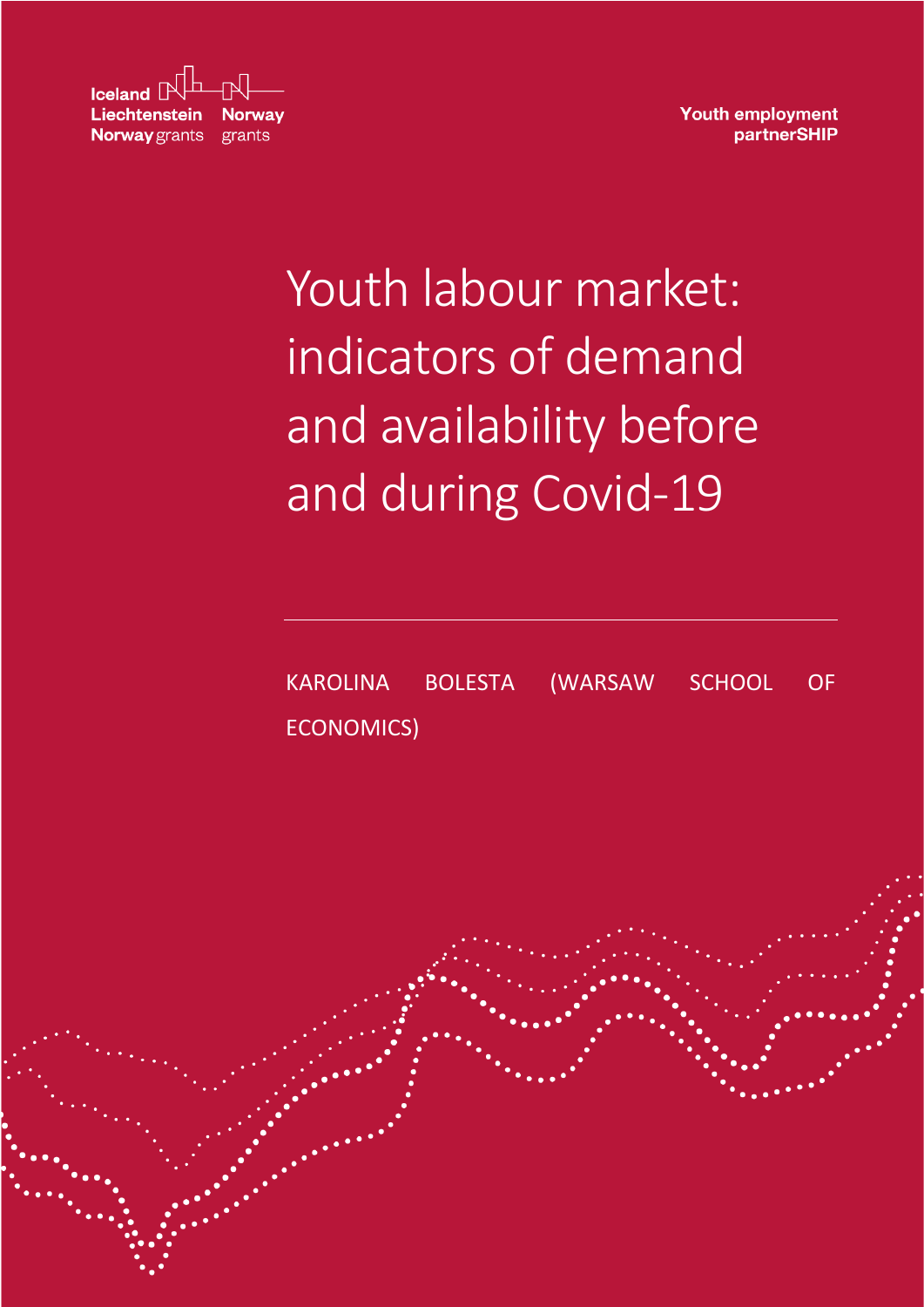**Youth employment** partnerSHIP

#### $I$ celand  $[$ Liechtenstein **Norway** Norway grants grants

# Youth labour market: indicators of demand and availability before and during Covid-19

#### ABSTRACT

Youths in the labour market today have been facing numerous challenges. The purpose of the research presented in this article is to measure the changes in the labour market due to the pandemic outbreak in Spain, Hungary, Italy and Poland in the light of labour indicators. There are eight analysed indicators and they come from the Eurostat database. Data are measured annually and the time range consists of five years, from 2016 to 2020. To decompose the structure of variables, I conducted principal component analysis. This enabled identification of two components which describe the the ability of the labour market to absorb youth labour supply and the availability of young people to be employed in the private sector. Furthermore, the trend in these two components of the labour market for each of the four countries is presented.

*Karolina Bolesta (Warsaw School of Economics) <sup>1</sup>*

<sup>1</sup> I would like to express my special appreciation to Claudia Villosio and Francesco Trentini for the scientific guidance I have received from them while writing this paper.

The "Youth employment partnerSHIP" project is funded by Iceland, Liechtenstein IMPLEMENTED BY: and Norway through the EEA and Norway Grants Fund for Youth Employment. THE WORLD BANK fedea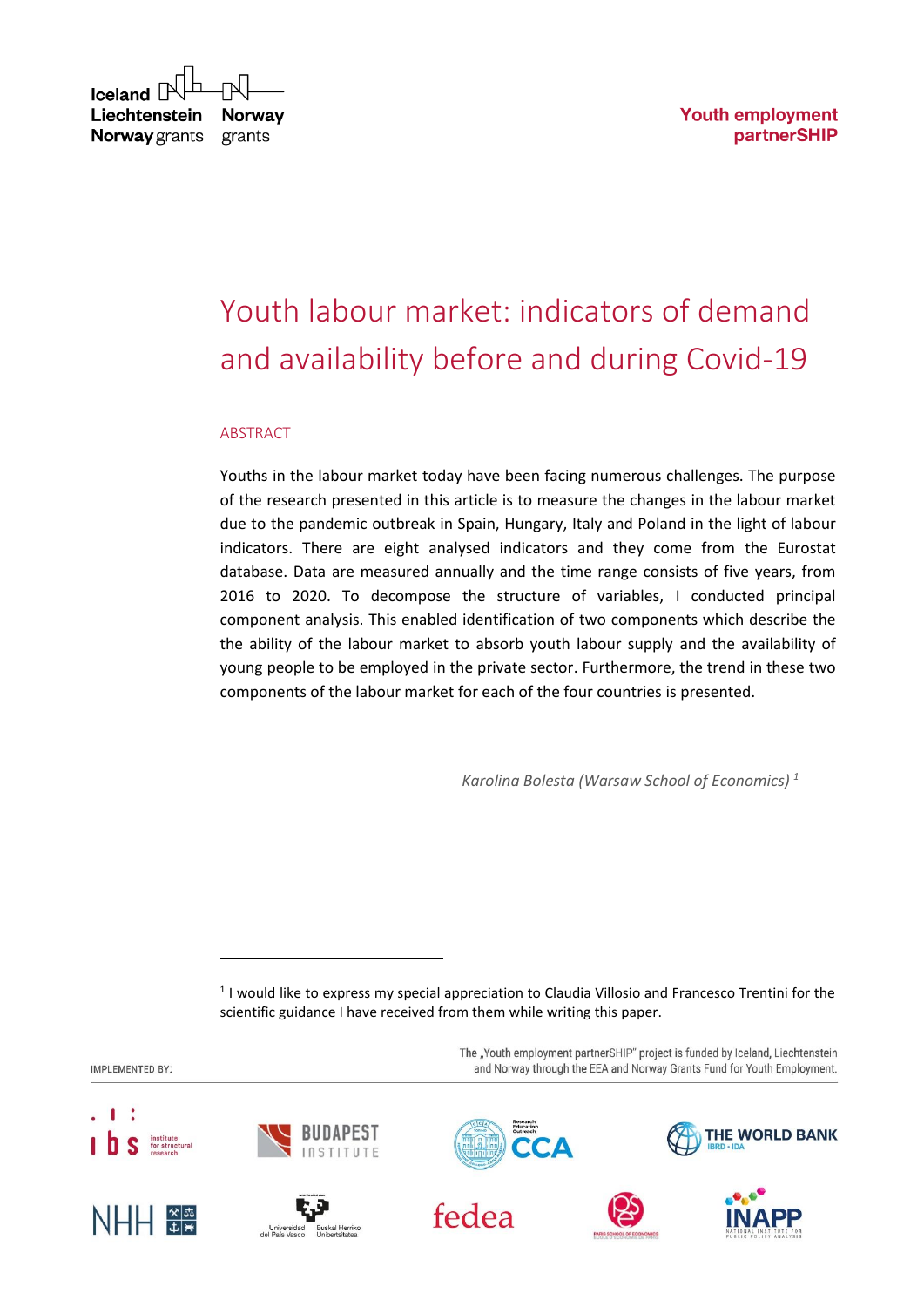

## Index

| 1. |      |                                                                                    |  |  |  |
|----|------|------------------------------------------------------------------------------------|--|--|--|
| 2. |      | Actions taken against the Covid-19 pandemic in the context of the labour market  5 |  |  |  |
|    | 2.1. |                                                                                    |  |  |  |
|    | 2.2. |                                                                                    |  |  |  |
|    | 2.3. |                                                                                    |  |  |  |
|    | 2.4. |                                                                                    |  |  |  |
| 3. |      |                                                                                    |  |  |  |
| 4. |      |                                                                                    |  |  |  |
|    | 4.1. |                                                                                    |  |  |  |
|    | 4.2. |                                                                                    |  |  |  |
| 5. |      |                                                                                    |  |  |  |
| 6. |      |                                                                                    |  |  |  |
|    |      |                                                                                    |  |  |  |
|    |      |                                                                                    |  |  |  |
|    |      |                                                                                    |  |  |  |
|    |      |                                                                                    |  |  |  |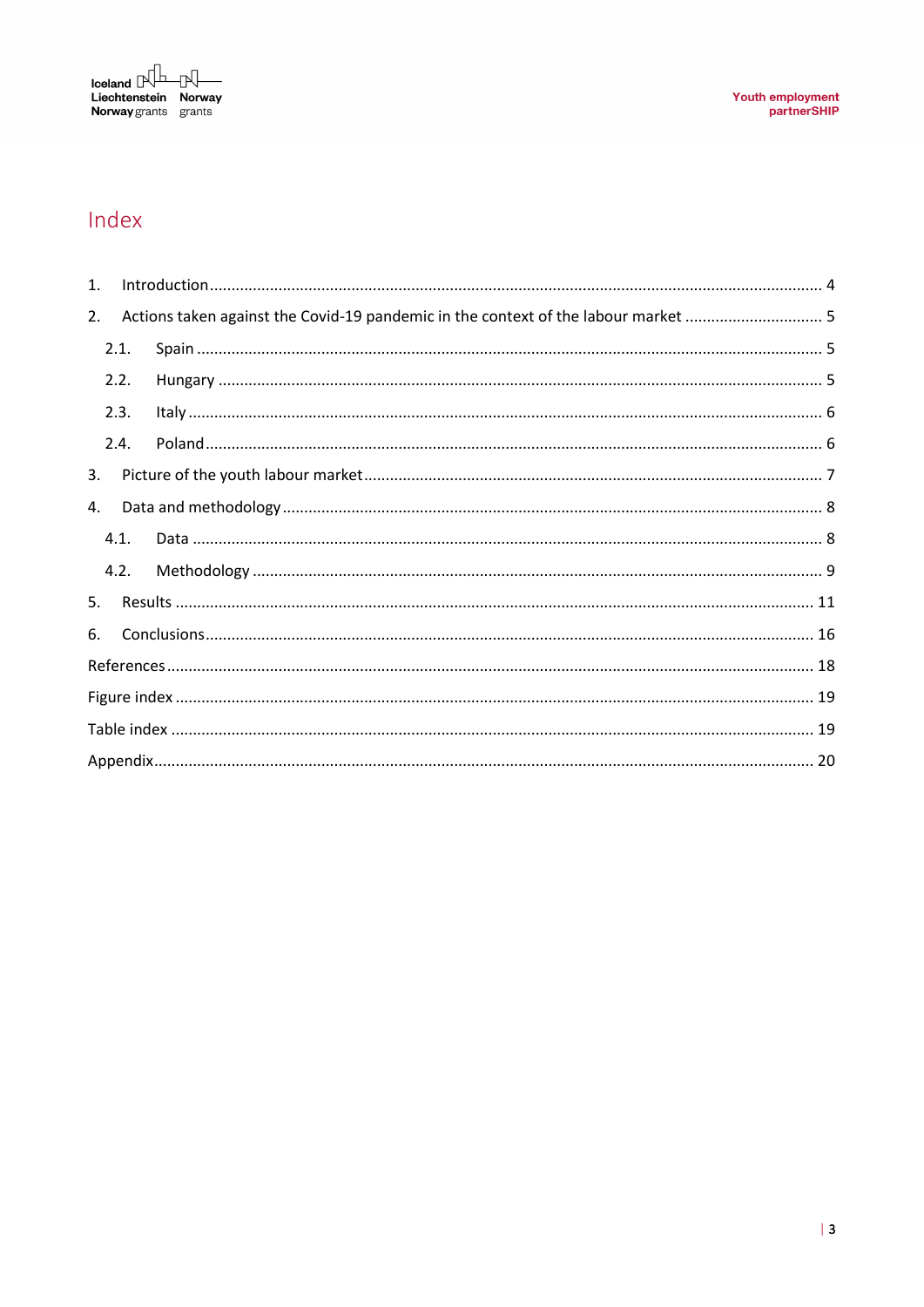## <span id="page-3-0"></span>1. Introduction

Currently, the labour market has been undergoing irreversible changes (Sobotka, 2021). This has been forced by Covid-19 pandemic which appeared in late 2019. As it was an unprecedented situation, the labour market has started to adjust with no planned regulations. Over time restrictions in the labour market were introduced for an indefinite period, especially in the workplaces mostly occupied by youths: tourism, restaurants, accommodation. Whereas the pandemic influenced every age group, youths are usually seen as more vulnerable to the unfavorable trends in the labour market (O'Higgins et al., 2017). This was the case this time as well. As an inexperienced group of people, youths struggle with finding a suitable job. They are also more exposed to a path dependency – having finished education, they may take up an unpaid or little paid job which does not make it easy to find a better one. Although they are just starting their careers and make numerous decisions when shaping their professional lives, lack of experience does not always appear to be an advantage in employers' eyes.

Among the characteristics of youth employment that turned out to be detrimental during the pandemic is the higher share of temporary occupations with their relatively high risk of layoff.

Whereas policymakers have intended to smooth the effects of the pandemic, the actions are mostly directed to the general public rather than youths whose needs require another treatment. Youths are usually the first candidates to be made redundant due to their lack of experience and possessing low-critical positions. That is why they are usually called "last in, first out" (OECD, 2009). Furthermore, it is one of the most heterogeneous groups, making it even harder to take a proper action.

In order to analyse the challenges holistically, both supply and demand information need to be taken into account. In this case different labour market indicators are analysed to show comprehensive labour market transformations. In this paper I consider Spain, Hungary, Italy and Poland in the 5-year time period, from 2016 to 2020. The purpose of the article is to analyse the changes in the youth labour market, taking the Covid-19 pandemic as the main perspective.

The article is structured as follows. First, I provide the background on what actions have been taken in the chosen countries in the context of Covid-19 pandemic. I mostly focused on the tools and programmes dedicated for youths. While this gives an overview of the analysis, in the next part I depict the situation in the labour market using the existing data, concentrating on unemployment and NEET rates. I explain the background for principal component analysis and perform it on selected Eurostat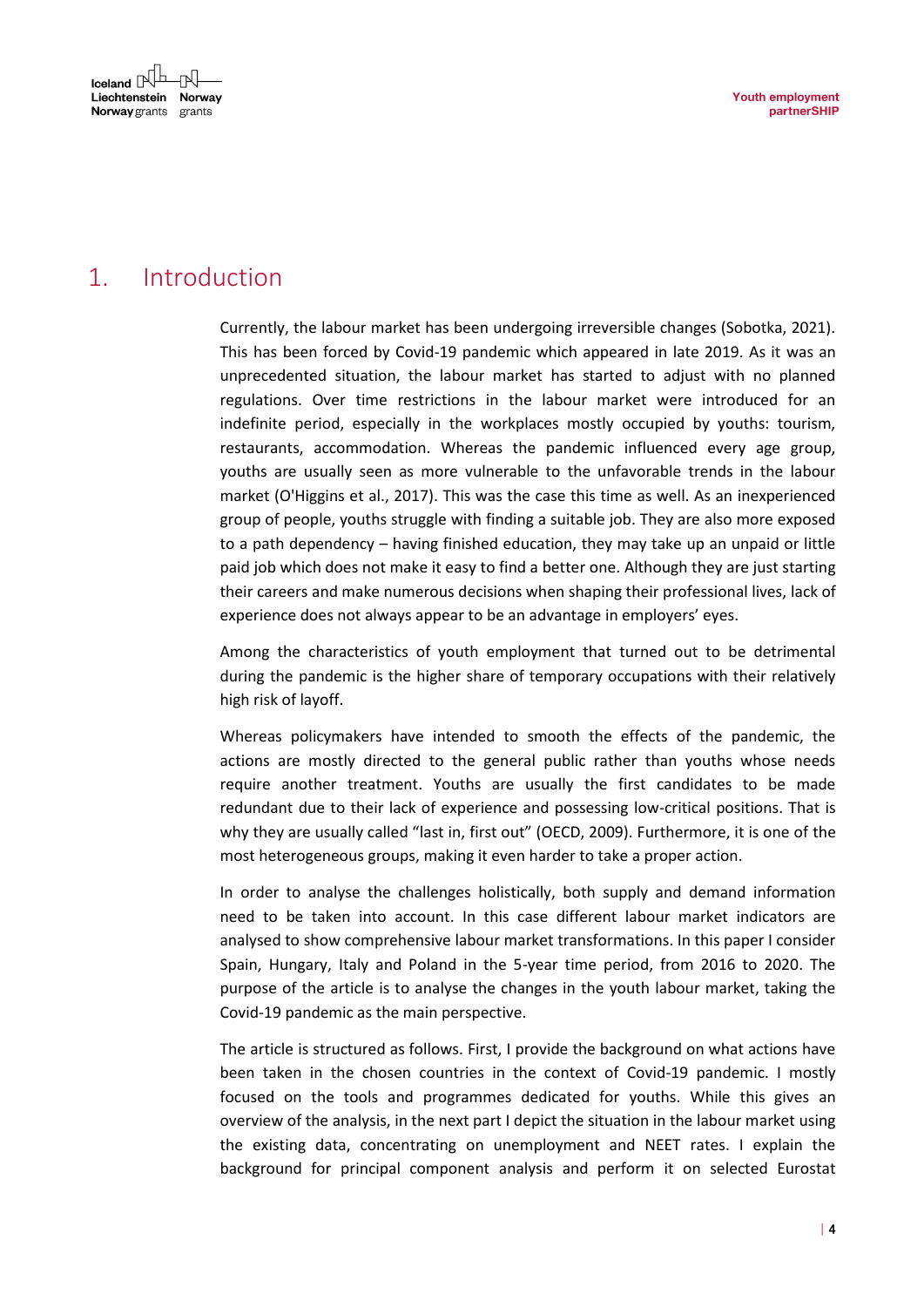variables. Then, I analyse the trends for each country. In the last part I sum up the findings and provide recommendations based on the performed analysis.

# <span id="page-4-0"></span>2. Actions taken against the Covid-19 pandemic in the context of the labour market

Whereas each country has implemented its specific actions, there were also some programs introduced under the common European umbrella. The main one was Next Generation EU which amounts to EUR 750 billions for EU members. The Youth Guarantee is particularly dedicated to creating job opportunities for all people aged below 30 within 4 months of becoming unemployed or leaving education (the reinforced Youth Guarantee, Eurostat). The majority of support consisted of social protection and providing education for youths (Eurofound, 2021).

## <span id="page-4-1"></span>2.1. Spain

The Youth Guarantee was implemented in June 2021, having consulted with all-level national institutions, starting from business units, to youth stakeholders. The previous youth strategy expired in 2020 so it was a good moment to implement a new one. Spanish actions for youths focused on providing learning opportunities, as well as entrylevel positions, such as internships. The main purpose was to provide flexible solutions so that combining work and studying is manageable. Even before the Covid-19 pandemic, employers were encouraged to provide job offers to youths. For instance, if they hired someone aged 16 to 24 for a contract from 1 to 3 years, employers would be entitled to receive contributions and subsidies. Working hours could be shortened if a person spent extra time on education. In the context of labour contracts, the minimum contribution requirements were suspended, both for temporary and permanent workers.

## <span id="page-4-2"></span>2.2. Hungary

Per national arrangements, the National Youth Strategy that is in place has been implemented for the time range 2009-2024. It has three foundations: enforcing social integration, strengthening youths and promoting youth organisations. For the time being, Hungary does not plan to implement a new strategy as a result of the pandemic outbreak. However, help for youths was available in many sectors. Youth employment was enhanced by releasing hiring subsidies and through creating job vacancies dedicated to youths. These were already in place before the Covid-19 outbreak. Small and medium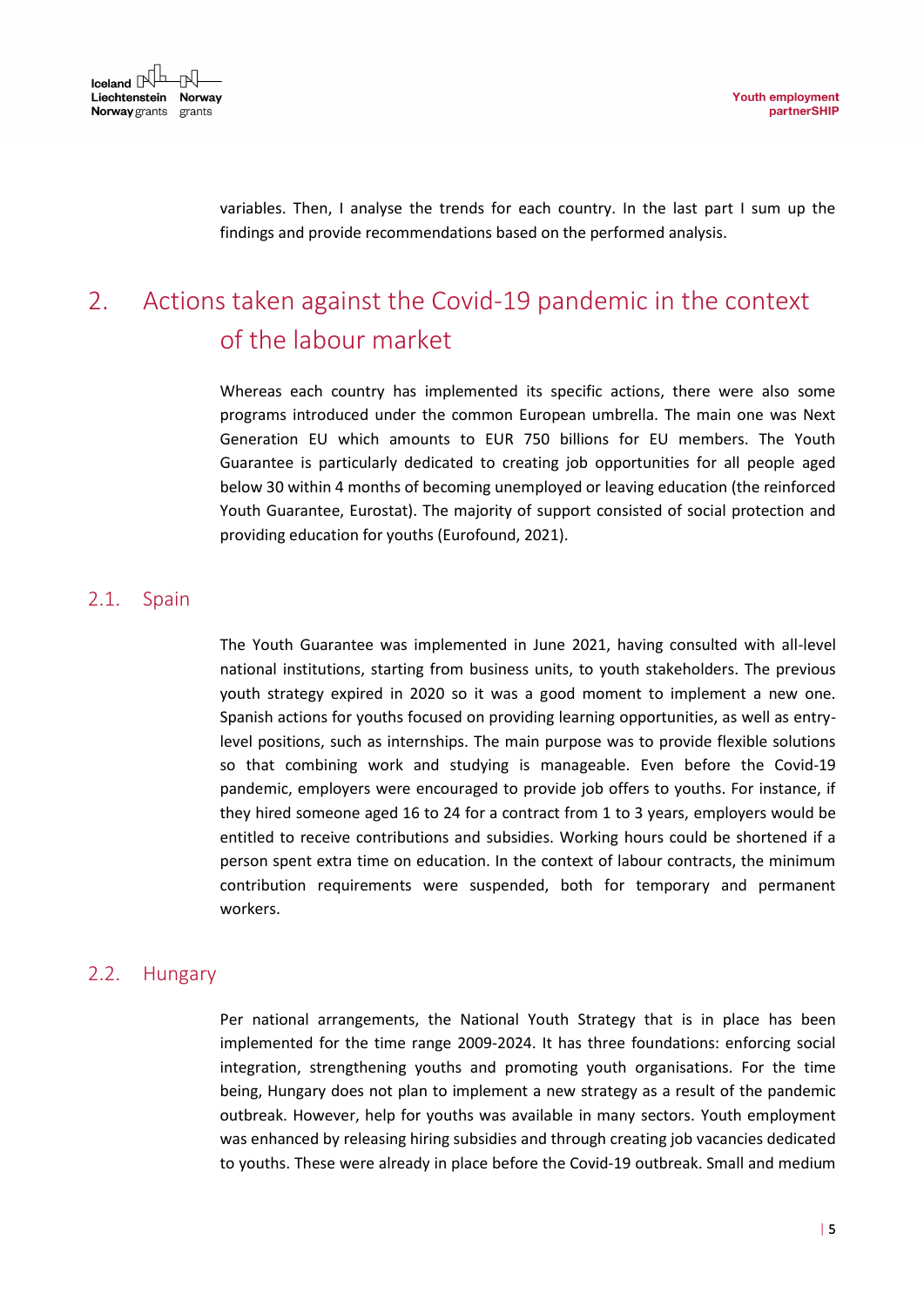enterprises could receive wage subsidies for nine months. The subsidies were implemented for companies recruiting youths. To support youths' financial situation, in April 2020 it was decided that starting in 2022, people aged under 25 do not need to pay income tax. There was temporary help for companies hiring people for longer than 9 months. The employees would receive a hiring subsidy. This assistance was adapted in October 2020 to encompass low-skilled youths, and could be up to half of the salary. Based on the data it was shown that as of June 2021 the subsidy enabled employment of 5600 youths. Later, the program was modernised again. The target group got broader and included youths aged under 25 who were registered as unemployed for 1 month as well as had been looking for a job for at least 6 months.

#### <span id="page-5-0"></span>2.3. Italy

In Italy, numerous employment policies were implemented to tackle youths' situations. Hiring subsidies were already implemented before the Covid-19 outbreak. These not only enabled job opportunities, but also by learning experiences. More than 25% of youths were supported by a job retention scheme for 3 months, from April 2020 to June 2020. This program was also extended to young temporary workers. The employers were boosted as well by hiring subsidies of up to 100% of salary over three years if they hired NEETs (those neither in employment, nor in education or training) younger than age 36. The current focus is put on empowering youths who are starting their careers, and support is also visible through career guidance. There were some financial incentives implemented to encourage employees to take up a job. To support it, the employer contribution rate was reduced by 14 percentage points, to 10%. Small companies (defined as hiring fewer than ten employees) were eligible to get reimbursed.

#### <span id="page-5-1"></span>2.4. Poland

There is no youth strategy at the national level, however, there is a document summarizing priorities for youths in a 10-year perspective, from 2020 to 2030. The key areas are labour market, health, innovation and culture. The document is being updated to adjust to the Youth Guarantee. Apart from that, one of the priorities for Poland was to provide additional income for youths through temporary jobs. The support did not focus on the labour market itself, but it was broader, as also provided health services. New centers for training health professional were opened in April 2020. This action was already being implemented before Covid-19 and by January 2021, financial support amounting to 220 million was announced. The help was directed to children and adolescence. Similar to Italy and Hungary, Poland leveraged hiring subsidies to boost youth employment. These subsidies were offered for people aged under 29 within the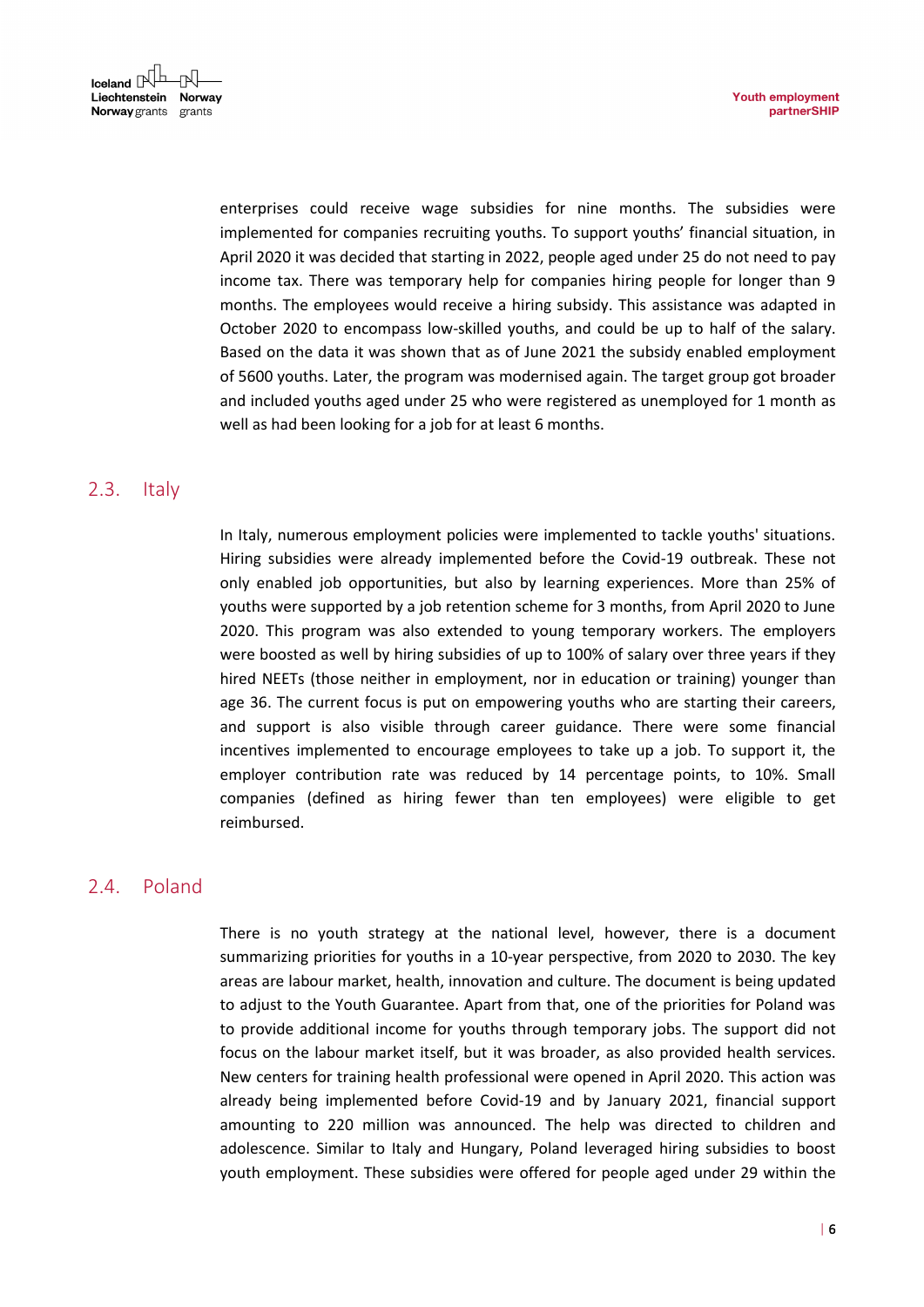

framework of the European Social Fund. It is estimated that 150,000 youths took part in this program. Regarding work and study initiatives, some were already in place before the pandemic. Employers were eligible for reimbursement when hiring students. This has not formally changed, but the initiatives became even more flexible when the pandemic started. Support has also been provided for people in weaker positions, e.g. NEETs, those becoming unemployed as a result of the pandemic and people with disabilities.

## <span id="page-6-1"></span><span id="page-6-0"></span>3. Picture of the youth labour market

In order to show the current state of the labour market for youths, I used the Eurostat data from the Labour Force Survey.



*Figure 1 Youth employment rate (aged: 15-29), 2016-2020 (%).*

*Source: Eurostat, Youth employment rate by sex, age and country of birth [yth\_empl\_020].*

Spain, Hungary and Italy are below the EU average throughout the time range. Although the youth employment rate has different values for all of the countries, the trend is the same for all: it had been slowly increasing until 2019 and then a marked decline was observed. In 2020, for the analysed countries, the value declined from 2.6% in Hungary to 12.6% in Spain comparing to the value in 2016. Furthermore, in 2020 the values were almost the same as in 2016.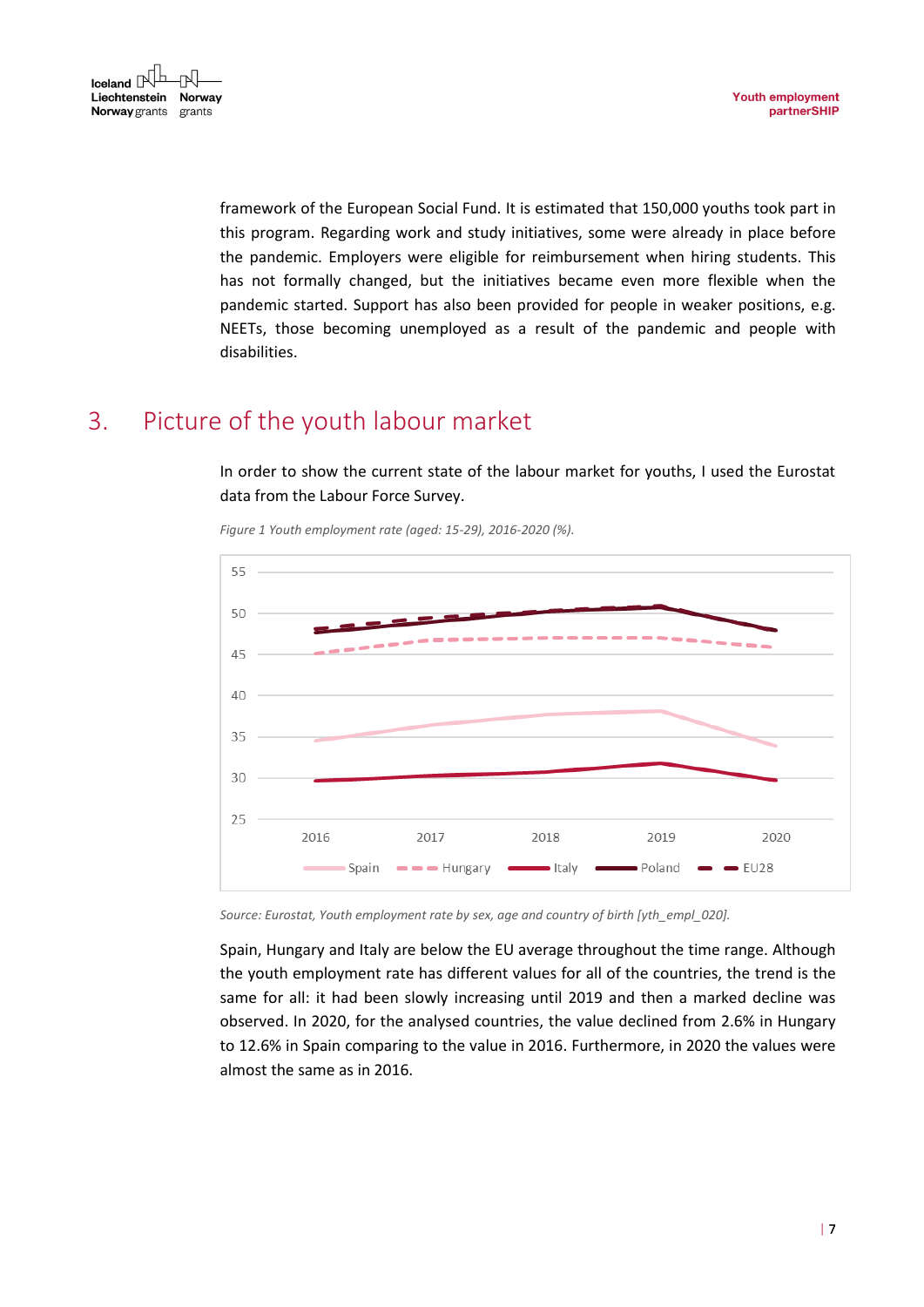<span id="page-7-2"></span>

*Figure 2 Young people neither in employment nor in education and training (aged: 15-29), 2016-2020 (%).*

*Source: Eurostat, Young people neither in employment nor in education and training by sex, age and labour status (NEET rates) [yth\_empl\_150].*

The especially vulnerable group in the labour market were those neither in employment, nor in education or training (NEET). This is a "social category specific to today's society characterised by increasing inequalities between people, precariousness, and insecurity" (Gabriela, 2021). The future situation of a person in the labour market depends on previous experiences which can be understood broadly: professional experience as well as education and volunteer initiatives. In this time period, the average share of NEETs in the European Union was 12.6%. Italy has the highest share: about one out of four youths is a NEET. In all four countries the trend is quite similar within the analysed period: the general tendency of a decline in the share of NEETs has been sharply interrupted by the Covid pandemic. The NEET results are associated with the youth employment rate – whenever the NEET value is decreasing, the youth employment rate is increasing.

## <span id="page-7-0"></span>4. Data and methodology

#### <span id="page-7-1"></span>4.1. Data

The data source is the Labour Force Survey (LFS). It focuses on participation in the labour market, taking into account multiple aspects, such as an overview of the population, unemployment, labour status and working time. It is an anonymised sample survey conducted in private households and provides comparable data (European Union Labour Force Survey). All of the chosen variables were analysed for the total population of the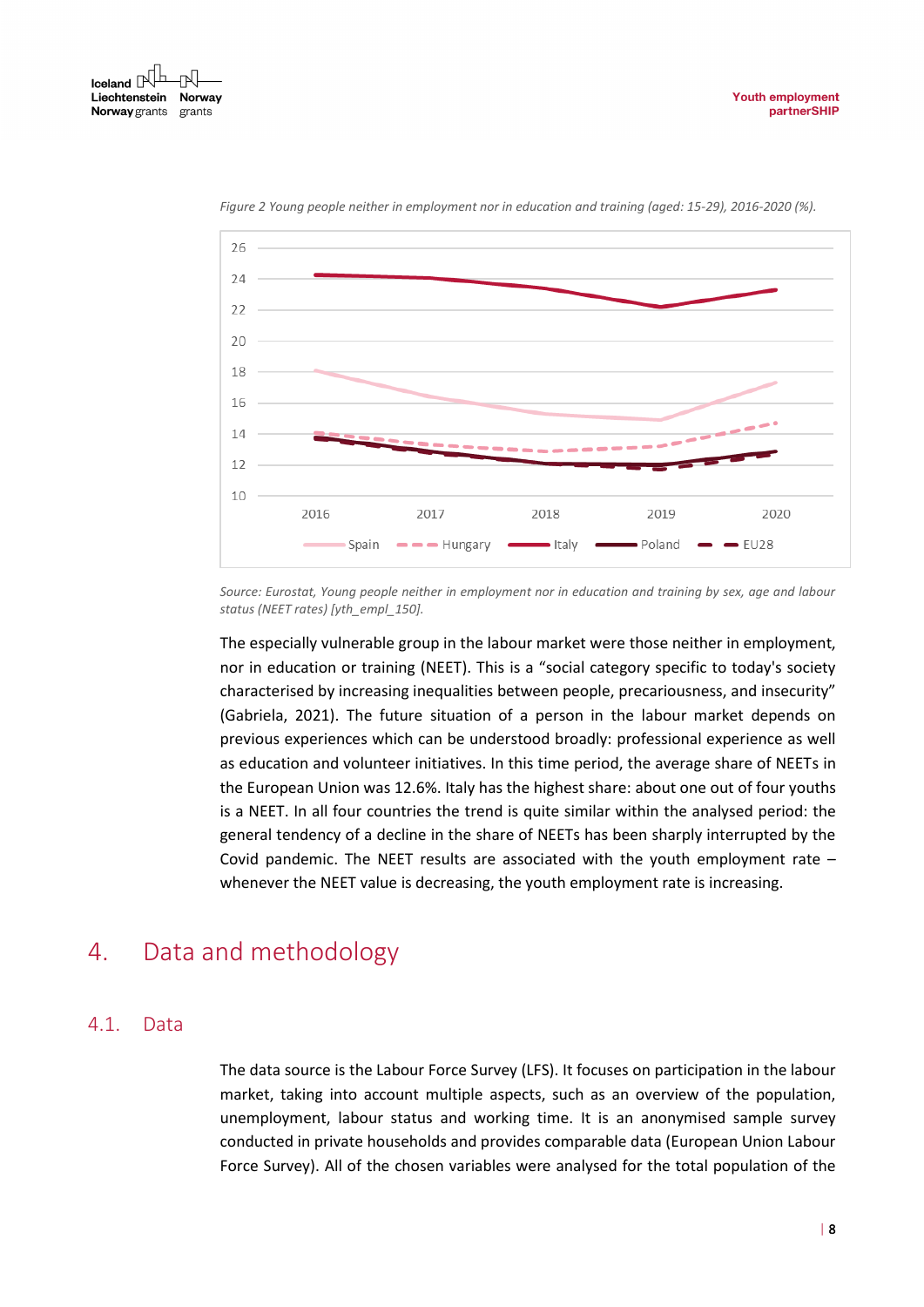country. They are all expressed as a percentage and the age range is 15-29. The analysed variables are as follows:

- X<sup>1</sup> Youth employment rate
- X<sup>2</sup> Youth self-employment rate
- X<sub>3</sub> Young temporary employees rate
- X<sup>4</sup> Part-time employment rate
- X<sup>5</sup> Involuntary part-time employment rate
- X<sup>6</sup> Youth unemployment rate
- X<sub>7</sub> Youth long-term unemployment rate
- $X_8$  Young people neither in employment nor in education and training (NEET rates)

## <span id="page-8-0"></span>4.2. Methodology

Before conducting the analysis, I checked whether the method was adequate for the data. This was done using the Kaiser-Meyer-Olkin (KMO) test<sup>2</sup>, which can be calculated both for the whole database and for every separate variable.

The formula for the Kaiser-Mayer-Olkin test for the entire dataset is as follows:

$$
KMO = \frac{\sum_{j=1}^{m} \sum_{j'-1}^{m} r_{jj}^2}{\sum_{j=1}^{m} \sum_{j'-1}^{m} r_{jj'}^2 + \sum_{j=1}^{m} \sum_{j'-1}^{m} r_{jj'}^2}
$$
  

$$
\sum_{j \neq j'}^{m} r_{j \neq j}^2 + \sum_{j'+1}^{m} \sum_{j'+j}^{m} r_{j \neq j}^2
$$

where:

 $r_{i,j}^2$  - the partial correlation coefficient of the j-th variable with the j'-th variable

The Kaiser-Mayer-Olkin test for the single variable is as follows.

$$
KMO_j = \frac{\sum_{j\prime=1}^m r_{jj}^2}{\sum_{j\prime=1}^m r_{jj\prime}^2 + \sum_{j\prime=1}^m r_{j\prime}^2 \over \sum_{j\neq j\prime}^m + \sum_{j\neq j\prime}^m r_{j\neq j\prime}^2}
$$

 $2$  The Kaiser-Meyer-Olkin test is a measure of the sampling adequacy method which is based on examined variables. The purpose of this test is to analyse the data structure to check the feasibility for further calculation. While the KMO test can be calculated for both the whole dataset and individual variables, only the aggregated value is taken into account (Kaiser and Rice, 1974).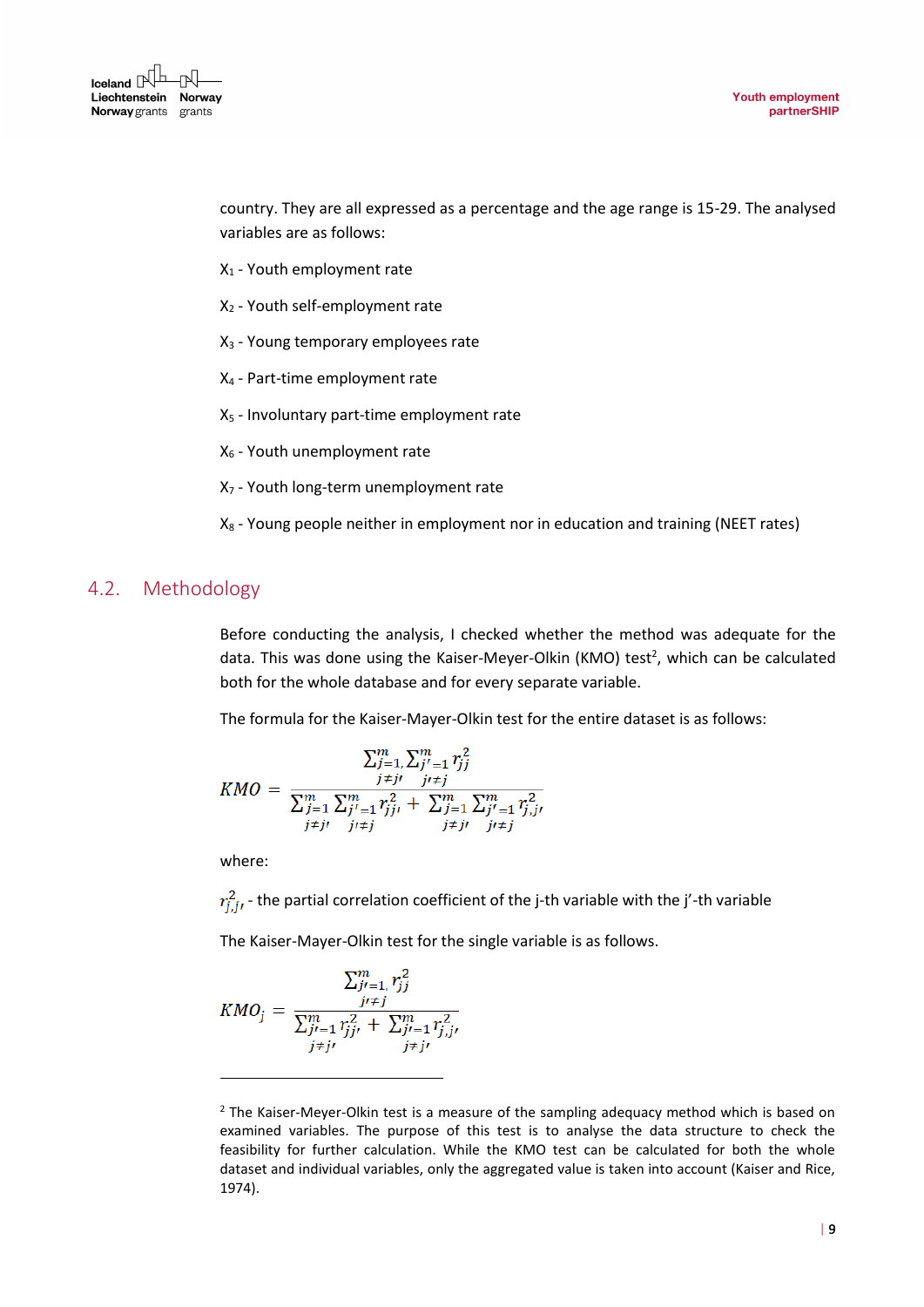where:  $j = 1, 2, ..., m$ 

The value for KMO can be from 0 to 1. It is commonly accepted that for the entire data set it should be greater than 0.5 to justify using principal component analysis (Hair et al., 2006).

After checking the condition, I conducted the principal component analysis (PCA) to simplify the data structure and identify the hidden patterns.

PCA was first proposed by Pearson in 1901 and then improved by Hotelling in 1933. Throughout this method, the dataset of output variables  $X_1$ , ...,  $X_p$  is transformed into the base of main components  $Z_1$ , ...,  $Z_p$ . The number of variables was reduced while maintaining the greatest possible variability of data.

The variables are shown below:

$$
X_1 = a_{11}Z_1 + a_{12}Z_2 + \dots + a_{1p}Z_p
$$
  
\n
$$
X_2 = a_{21}Z_1 + a_{22}Z_2 + \dots + a_{2p}Z_p
$$
  
\n
$$
\vdots
$$
  
\n
$$
X_p = a_{p1}Z_1 + a_{p2}Z_2 + \dots + a_{pp}Z_p
$$

The existing system of variables was transformed to the new, uncorrelated variables that are called principal components. The real observed variables 
$$
X_i
$$
 for  $i \in \{1, ..., p\}$  are expressed as linear combinations of unobservable variables  $Z_j$  for  $j \in \{1, ..., p\}$ , called principal components. Later on, the coefficients  $a_{ij}$  for  $\in \{1, ..., p\}$  determine the weight of a given component in the variable description.

One can describe  $X = (X_1, ..., X_p)^T$  as the vector of analysed variables.

Principal components are a linear combination of the initial variables:

$$
Z_1 = a_{11}X_1 + a_{12}X_2 + \dots + a_{p1}X_p
$$
  
\n
$$
Z_2 = a_{21}X_1 + a_{22}X_2 + \dots + a_{p2}X_p
$$
  
\n
$$
\vdots
$$
  
\n
$$
Z_p = a_{1p}X_1 + a_{2p}X_2 + \dots + a_{pp}X_p
$$

The principal components are ordered in a way that the variances of the successive main components (constituting the measure of their information resources about the studied phenomenon) were smaller and smaller.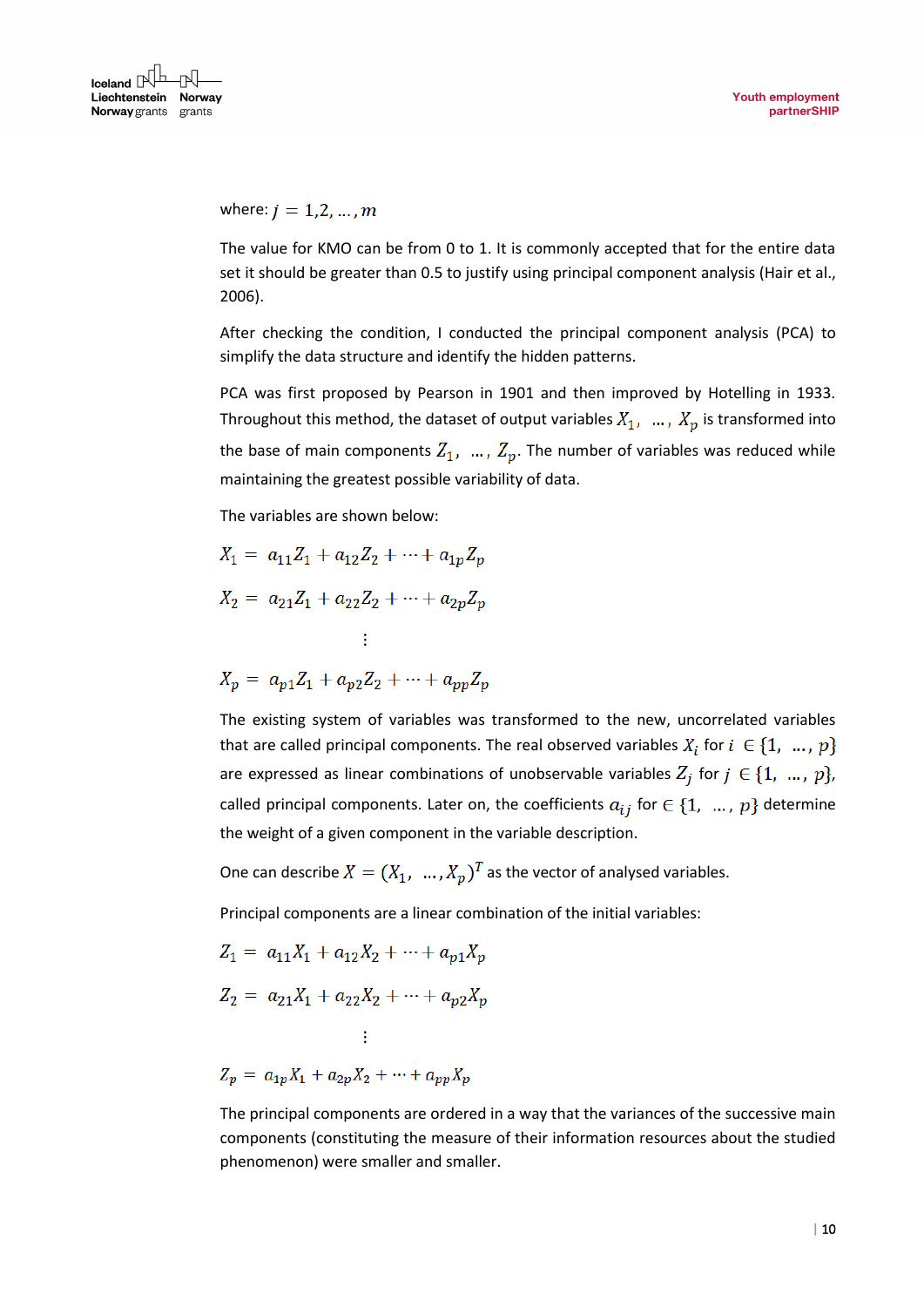

The results are interpreted using factor loadings.

$$
r_{x_iz_j} = \sqrt{\lambda_j} a_{ij}
$$

where:

 $r_{x_i z_j}$  - correlation ratio between the i-th variable  $X_i$  and the j-th component  $Z_j$  for i, j  $\in \{1, ..., p\}$ 

 $\sqrt{\lambda_j}$  - standard deviation of the  $Z_j$  component

The sum of all eigenvalues of the correlation matrix  $\lambda_1 + \cdots + \lambda_p$  is the total variance of the system. Moreover, the sum of the variances of all input variables is equal to the sum of the variances of the principal components, which means that transforming the input variables into principal components does not lead to any loss of information about the studied phenomenon. The first few main components contain the vast majority of information about the studied phenomenon, provided by the input variables, which allows the reduction of the number of principal components with the smallest possible loss of input information.

The part of the total variance determined by the j component:

$$
h_j = \frac{\lambda_j}{\lambda_1 + \dots + \lambda_p} * 100\%
$$

Percentage share of total variability can be explained by the first k components:

$$
H_k = \sum_{j=1}^p h_j
$$

## <span id="page-10-0"></span>5. Results

The correlation matrix for the existing variables is as follows.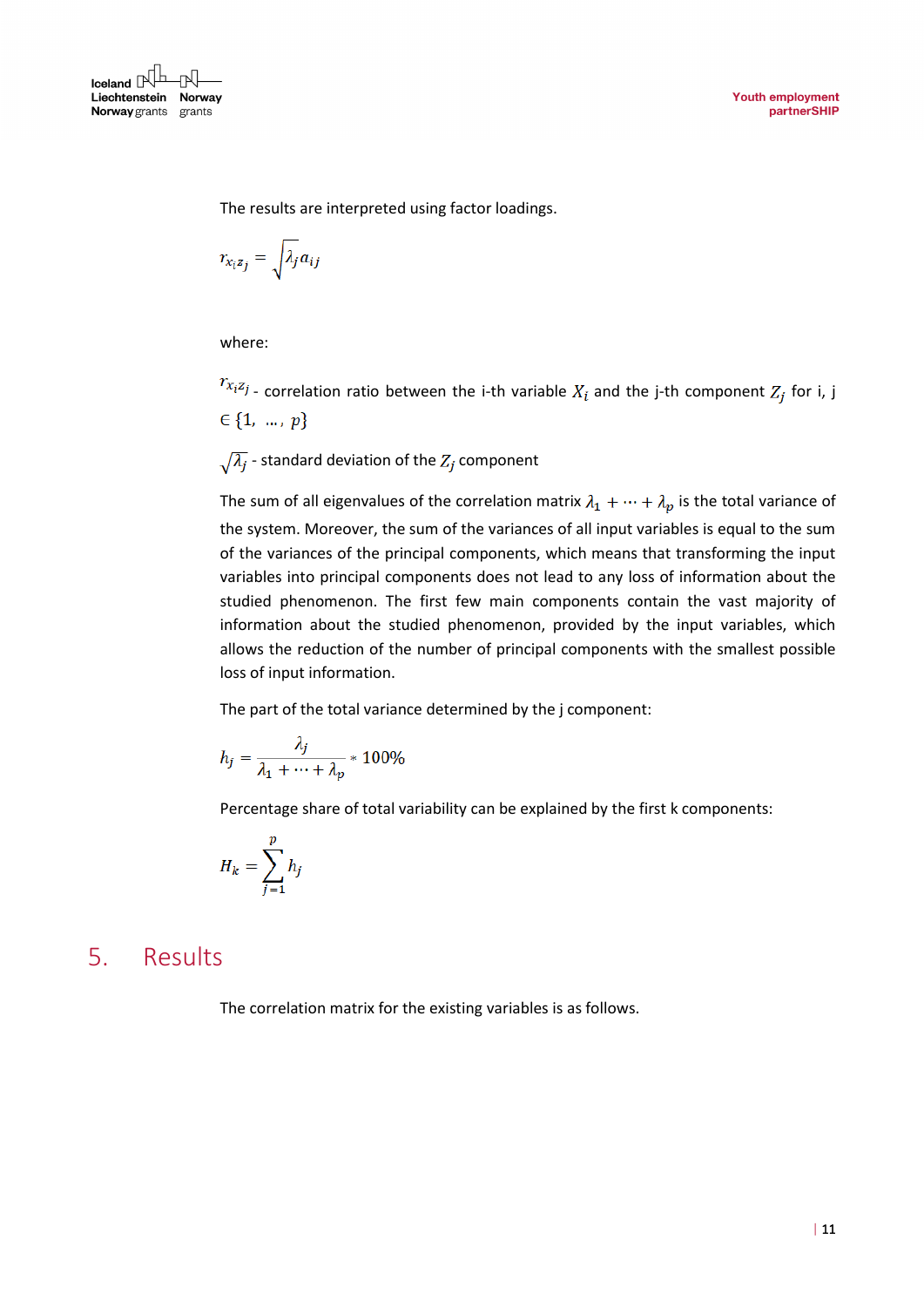

*Table 1 Correlation matrix for the analysed variables.*

|                             | Empl      | Self-empl | <b>Temp</b> | Part-time | Involun part-  | Unempl | Long-term   | <b>NEET</b> |
|-----------------------------|-----------|-----------|-------------|-----------|----------------|--------|-------------|-------------|
|                             | rate      | rate      | empl rate   | empl rate | time empl rate | rate   | unempl rate |             |
| <b>Empl rate</b>            | 1         |           |             |           |                |        |             |             |
| Self-empl rate              | $-0.5747$ |           |             |           |                |        |             |             |
| Temp empl rate              | $-0.4601$ | 0.4964    | 1           |           |                |        |             |             |
| Part-time empl rate         | $-0.9092$ | 0.4961    | 0.7276      | 1         |                |        |             |             |
| Involun part-time empl rate | $-0.9808$ | 0.5989    | 0.4864      | 0.9059    | 1              |        |             |             |
| Unempl rate                 | $-0.8954$ | 0.3981    | 0.6706      | 0.9739    | 0.877          | 1      |             |             |
| Long-term unempl rate       | $-0.9387$ | 0.6977    | 0.4825      | 0.8605    | 0.9585         | 0.8514 | 1           |             |
| <b>NEET</b>                 | $-0.931$  | 0.7595    | 0.3359      | 0.7493    | 0.9303         | 0.7167 | 0.9427      |             |

<span id="page-11-0"></span>*Source: own calculation based on Eurostat data.*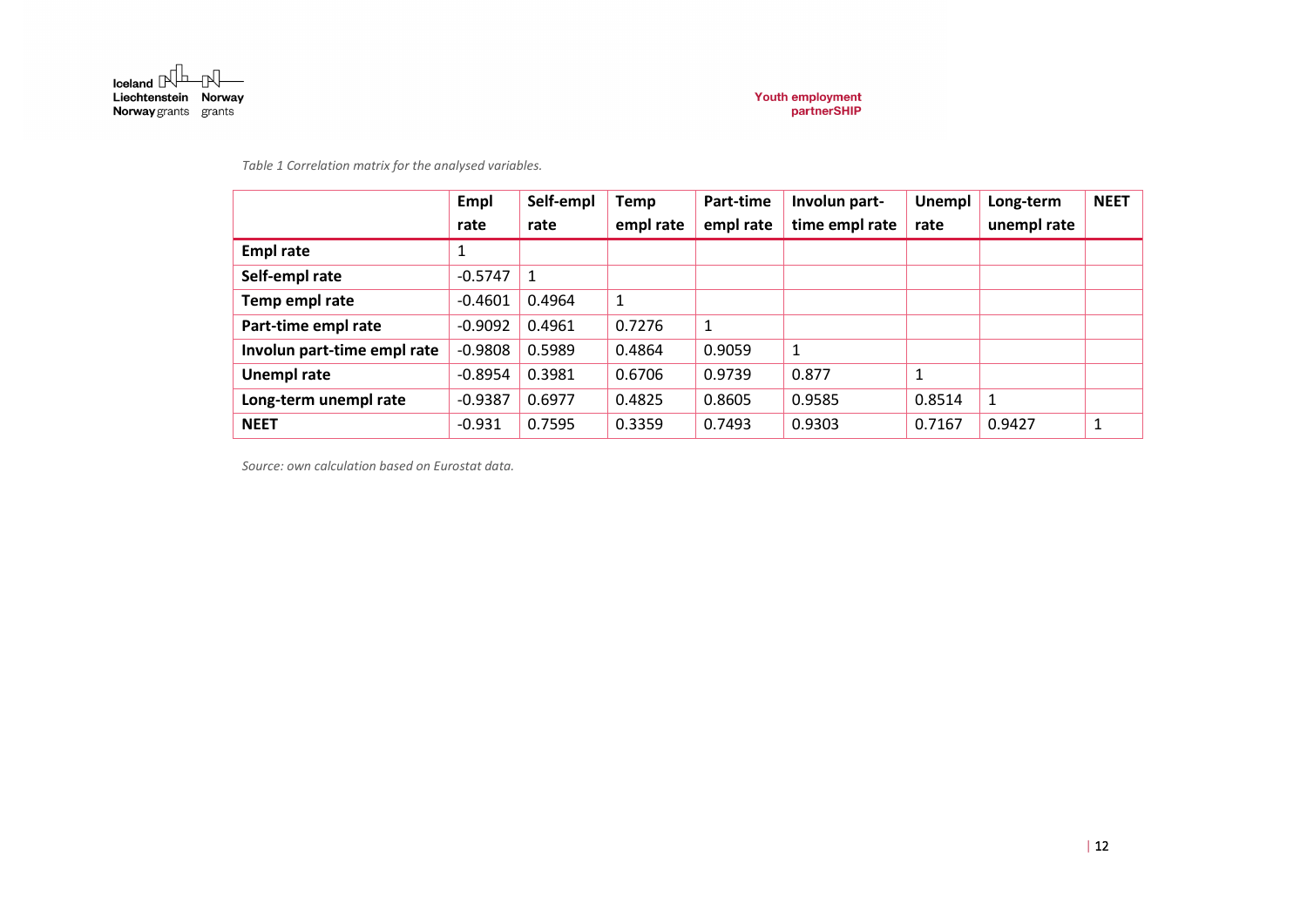

The correlation between specific variables is from medium to high which supports using PCA. The higher the correlations between the variables, the stronger the rationalisation for using principal components analysis.

*Table 2 KMO test for the analysed variables.*

<span id="page-12-1"></span>

| Variable         | Label                                           | <b>KMO</b> |  |
|------------------|-------------------------------------------------|------------|--|
| yth_empl_020     | Youth employment rate                           | 0.6865     |  |
| yth_empl_040_010 | Youth self-employment rate                      | 0.5732     |  |
| yth_empl_050     | Young temporary employees rate                  | 0.5477     |  |
| yth_empl_060     | Part-time employment rate                       | 0.7812     |  |
| yth_empl_080     | Involuntary part-time employment rate           | 0.721      |  |
| yth_empl_100     | Youth unemployment rate                         | 0.6511     |  |
| yth_empl_120     | Youth long-term unemployment rate               | 0.6719     |  |
| yth_empl_150     | people neither in employment<br>nor in<br>Young | 0.7112     |  |
|                  | education and training (NEET rates)             |            |  |
| Overall          | n/a                                             | 0.6787     |  |

*Source: own calculation based on Eurostat data.*

KMO is greater than 0.5 both for every single variable and for the whole dataset. The overall value is greater than 0.5, which also validates use of PCA.

<span id="page-12-0"></span>

*Figure 3 Scree plot of eigenvalues after PCA.*

*Source: own calculation based on Eurostat data.*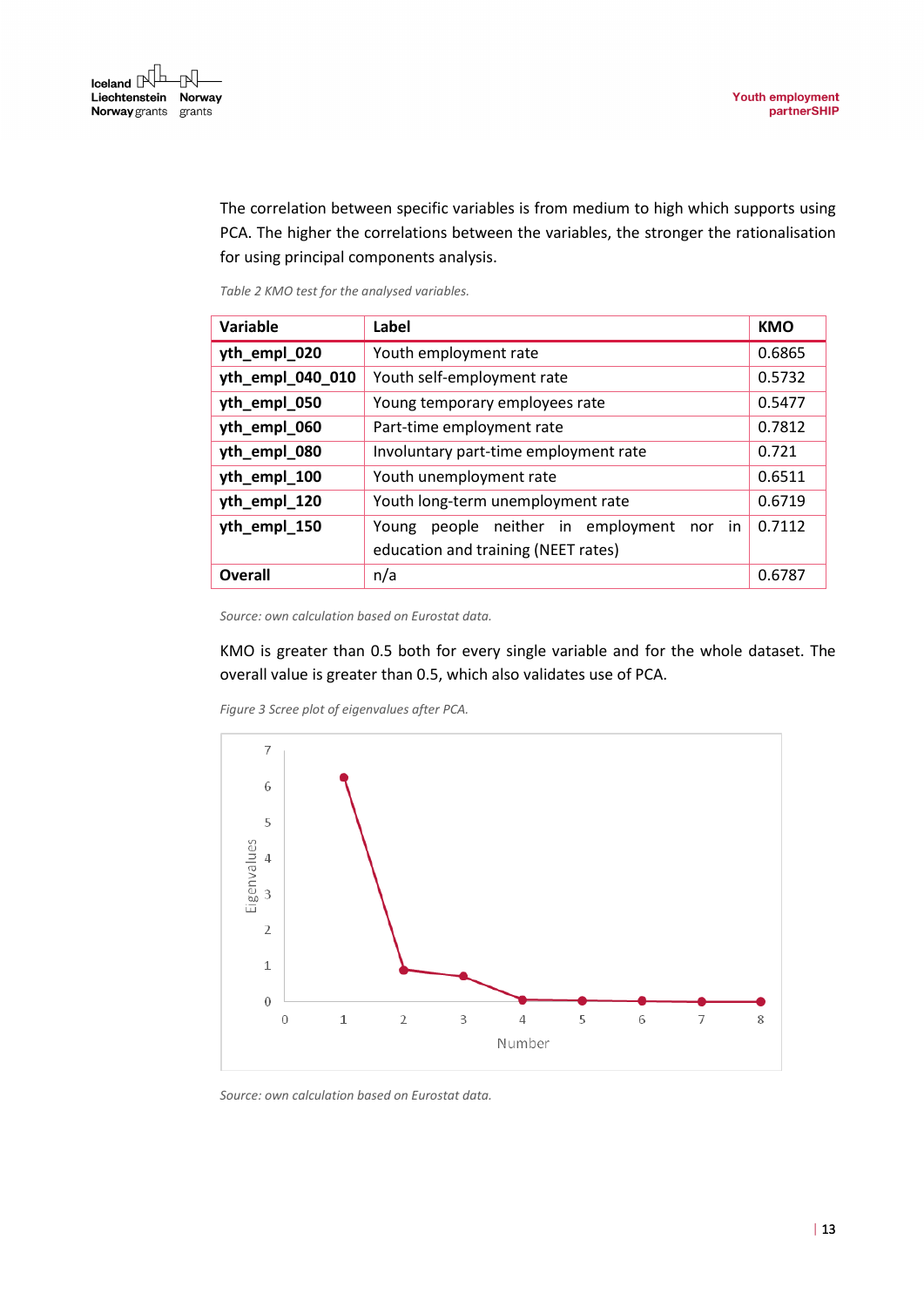The scree plot helps to identify how many components should be taken into account in the further analysis. As the first two components explain most of the variance, only those are analysed.

*Table 3 Principal components.*

<span id="page-13-1"></span>

| Variable         | Label                                  | Comp1     | Comp2     |
|------------------|----------------------------------------|-----------|-----------|
| yth_empl_020     | Youth employment rate                  | $-0.3859$ | 0.1208    |
| yth_empl_040_010 | Youth self-employment rate             | 0.2775    | $-0.3097$ |
| yth_empl_050     | Young temporary employees rate         | 0.2534    | 0.6995    |
| yth_empl_060     | Part-time employment rate              | 0.3776    | 0.2950    |
| yth_empl_080     | Involuntary part-time employment rate  | 0.3880    | $-0.1197$ |
| yth_empl_100     | Youth unemployment rate                | 0.3658    | 0.3074    |
| yth_empl_120     | Youth long-term unemployment rate      | 0.3861    | $-0.1838$ |
| yth_empl_150     | Young people neither in employment nor | 0.3659    | $-0.4130$ |
|                  | in education and training (NEET rates) |           |           |

*Source: own calculation based on Eurostat data.*

<span id="page-13-0"></span>

*Figure 4 The analysed variables placed in two components.ie*

*Source: own calculation based on Eurostat data.*

Based on the results, the following variables have a higher weight according to the first component: youth employment rate (with a negative sign), part-time employment rate, involuntary part-time employment rate, youth unemployment rate and youth long-term unemployment rate. Given its content this component can be seen as representing the inability of the labour market to absorb the youth labour supply: the higher the value of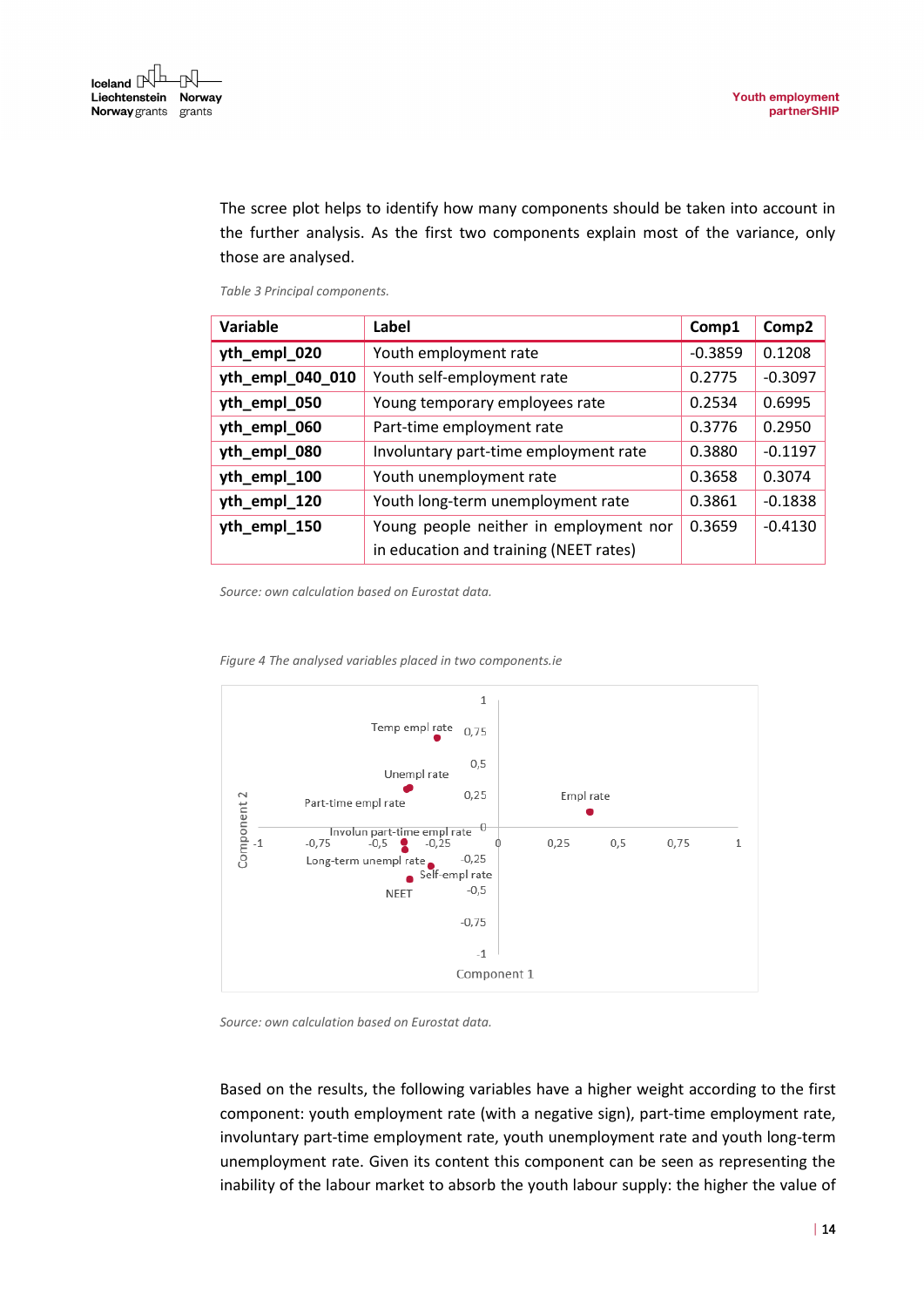the component, the lower the quantity of youth labour employed in the labour market. To ease the readability of the indicators I reversed their signs so that the figure can be read as an indicator of the quantity of youth employment such that when the indicator increases it means that youth employment is increasing. This transformed component can be named the "youth employment quantity", and thus mainly refers to the demand side of the youth labour market.

In the second component the variables that have the highest weight are: youth selfemployment rate (with a negative sign), young temporary employees rate and NEET rates (with a negative sign). Although less straightforward than the first component, the second component can be seen as a measure of the availability of young people to be employed in the private sector. An increase in the self-employment and NEET rates, in fact, reduces the value of the component. Simplifying a bit, we can label this component as "youth labour availability (for private firms)". The second component is therefore mainly connected to the supply side of the youth labour market.

<span id="page-14-0"></span>

*Figure 5 Youth employment quantity along the analysed period.*



As already shown while presenting the single indicators, the ability of the labour market to absorb the youth labour supply is particularly low in Italy and Spain, as confirmed by the trend observed in the first component (Figure 5).

The trend for labour market quantity in the five years considered is similar for all of the countries. It had been slowly increasing until 2019 and then a reverse trend is observed in 2020. The sharpest inversion in the trend seems to have happened in Spain followed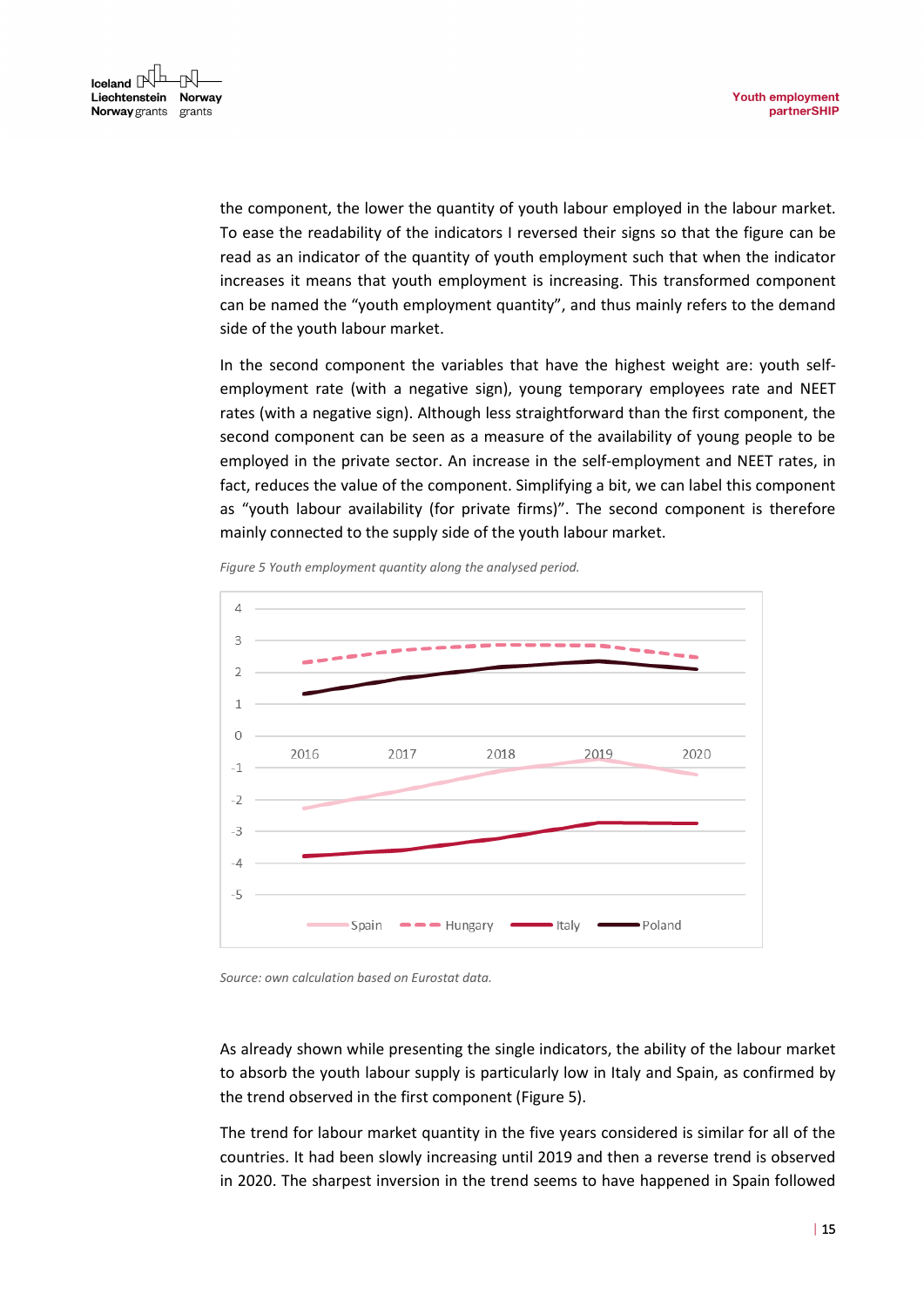<span id="page-15-1"></span>

by Italy. In Poland and Hungary, the negative (initial) effect of the pandemic is somewhat less pronounced.

*Figure 6 Youth (private) labour availability along the analysed period.*

Turning to the second component, the availability of young people to be employed in the private sector, the common element in the four countries analysed is the sharp decline in the component observed in 2020. Driven by the strong increase in the NEET rate coupled with a rise in the share of self-employment rate and a decline in the share of temporary employment, the trend in the component highlights an increase in the discouragement towards private employment experienced by European youth as a consequence of the pandemic. The discontinuity observed in 2020 is present both in the countries which were experiencing an increasing trend in youth labour availability (Poland and Italy) and in those presenting an already declining trend (Hungary and Spain).

## <span id="page-15-0"></span>6. Conclusions

The outcome of this analysis is two synthetic indicators which describe some features of the youth labour market before and during COVID-19 in Italy, Spain, Hungary and Poland. I have performed principal component analysis to combine different indicators of the youth labour market into two major components. The first measures the ability of the labour market to absorb youth labour supply; the second the availability of young people to be employed in the private sector. The two components explain 97.5% of the

*Source: own calculation based on Eurostat data.*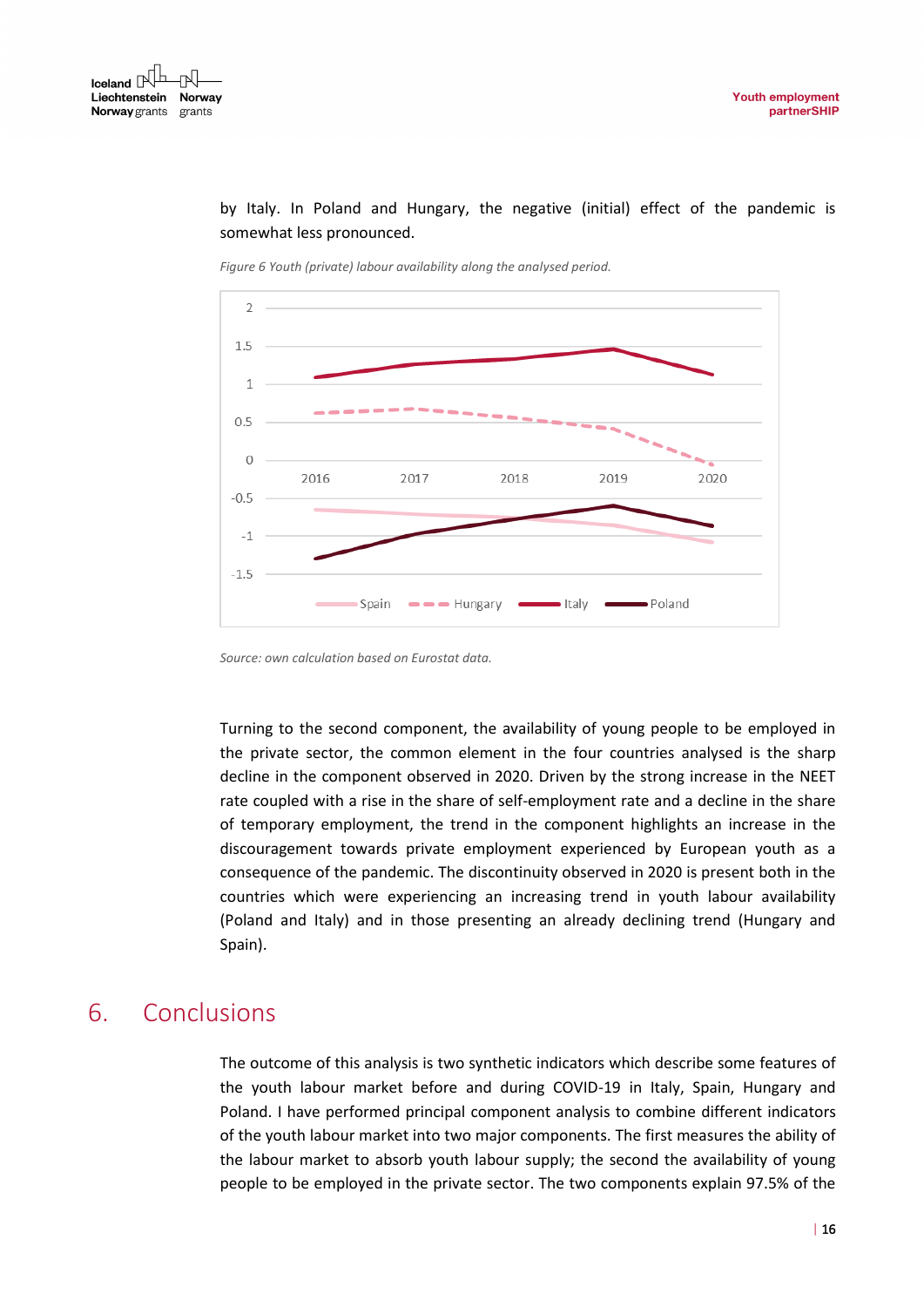

variability of the eight indicators considered. The first component, which is particularly low in Italy and Spain, has a common trend in the four countries considered: increasing until 2019 and then declining. The second component shows a sharp decline in 2020 for all four countries. The trend in the two components clearly indicates a strong worsening of the employment prospects for youth as a consequence of the COVID-19 pandemic. In 2020, in fact, a reduction both in the demand and in the supply of youth labour is observed.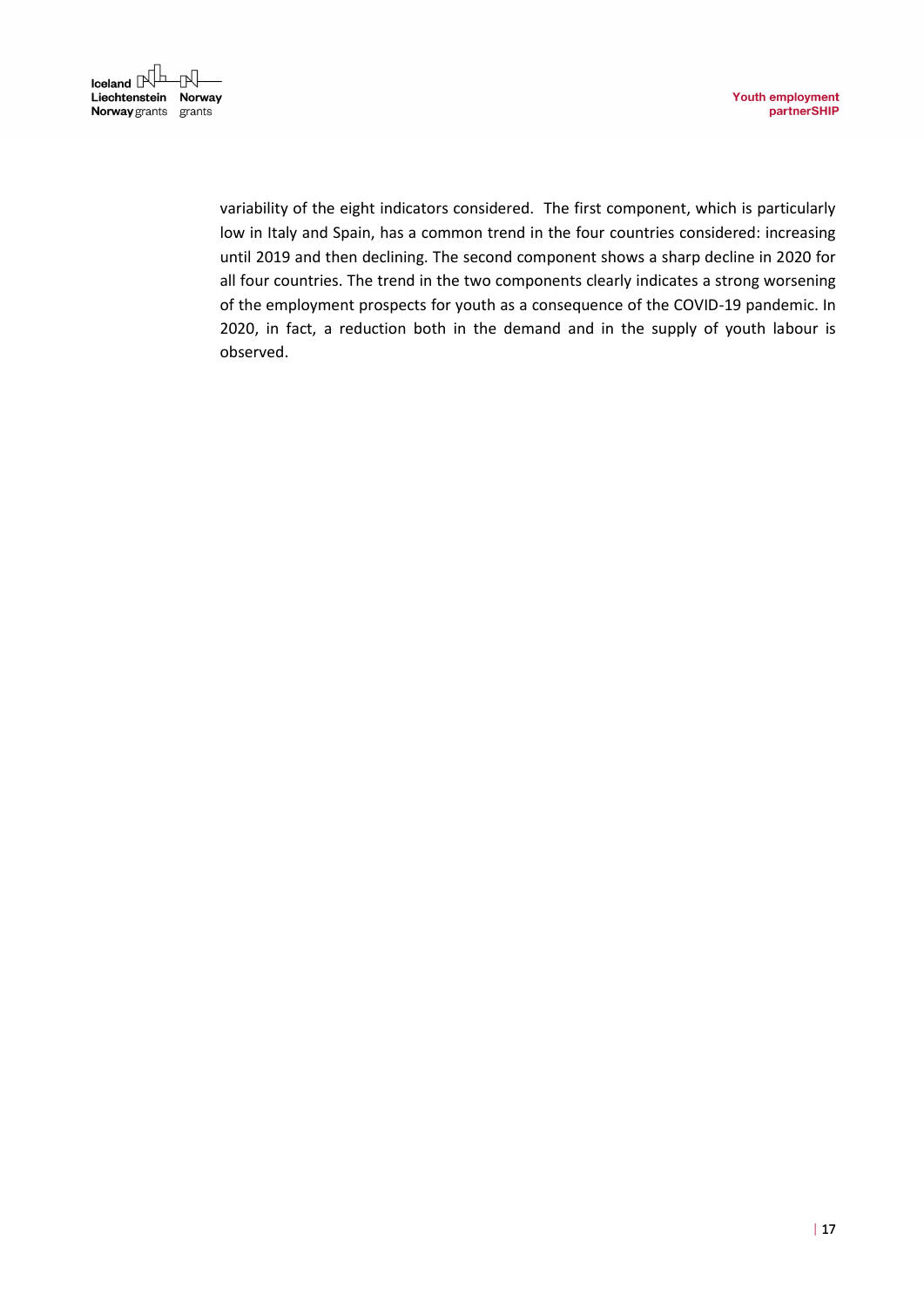

## <span id="page-17-0"></span>References

Eurofound (2021). Impact of COVID-19 on young people in the EU, Publications Office of the European Union, Luxembourg.

European Union Labour Force Survey (EU LFS), https://ec.europa.eu/eurostat/web/microdata/europeanunion-labour-force-survey.

Eurostat, The reinforced Youth Guarantee, https://ec.europa.eu/social/main.jsp?catId=1079.

Gabriela, N. (2021). Rural NEETs in Romania.

Hair, J.F., Black, W.C., Babin, B.J., Anderson, R.E. and Tatham, R.L. (2006). Multivariate Data Analysis. Vol. 6, New Jersey: Pearson International Edition.

Hotelling, H. (1933). Analysis of a complex of statistical variables into principal components. Journal of Educational Psychology, 24(6), 417–441.

Kaiser, H. F., Rice, J. (1974). Little Jiffy, Mark IV. Educational and psychological measurement, 34(1), 111-117.

OECD (2009). Promoting Pro-Poor Growth.

O'Higgins, N., Moscariello, V. (2017). Labour market institutions and youth labour markets, Geneva: International Labour Office.

Pearson, K. (1901). On lines and planes of closest fit to systems of points in space, Philosophical Magazine Series 6, Informa UK Limited, London.

Sobotka, B. (2021). Labour market changes and challenges for education in the VUCA era. Journal of Modern Science. 46. 191-208.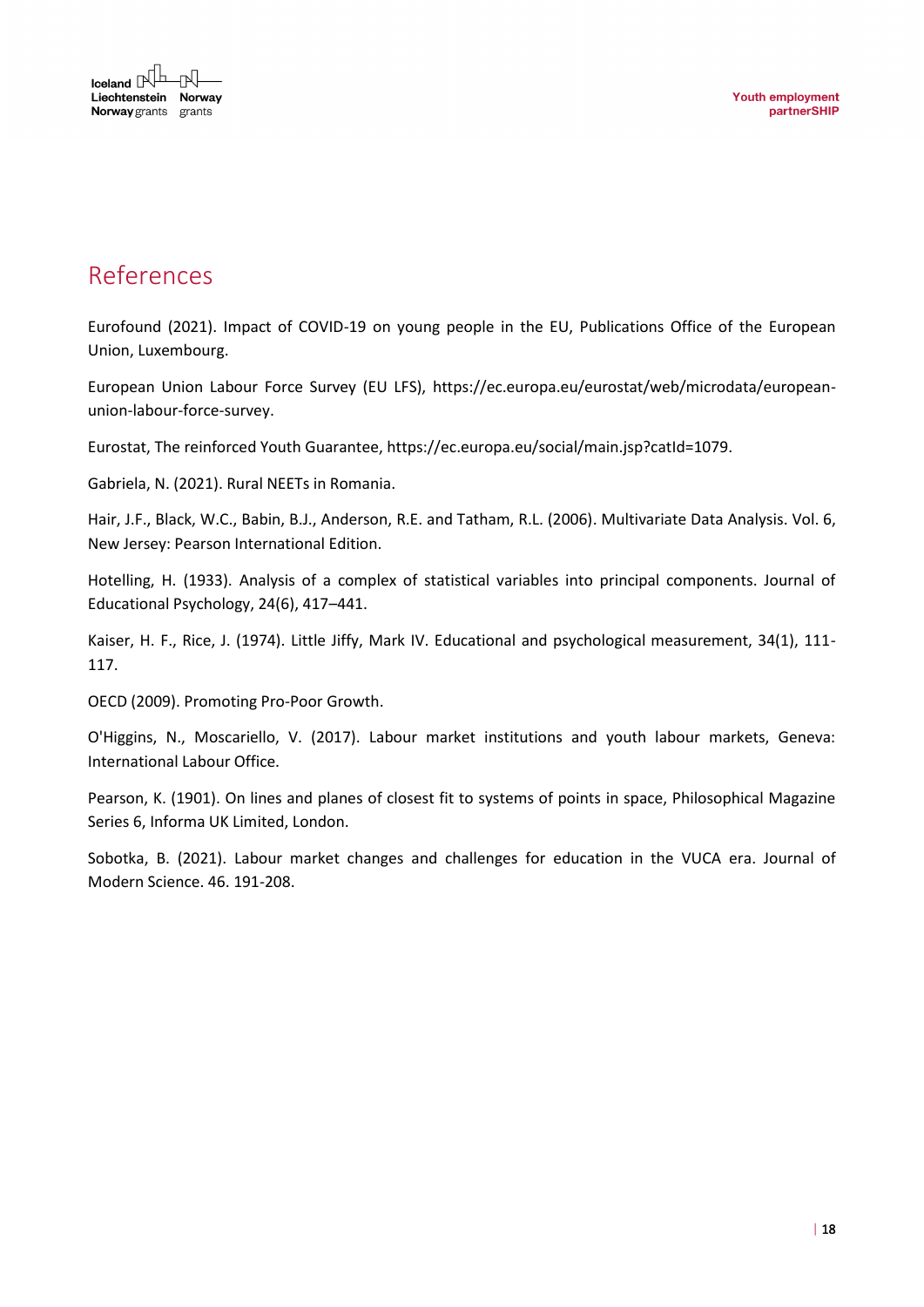

# <span id="page-18-0"></span>Figure index

| Figure 2 Young people neither in employment nor in education and training (aged: 15-29), 2016-2020 (%). 8 |  |
|-----------------------------------------------------------------------------------------------------------|--|
|                                                                                                           |  |
|                                                                                                           |  |
|                                                                                                           |  |
|                                                                                                           |  |

# <span id="page-18-1"></span>Table index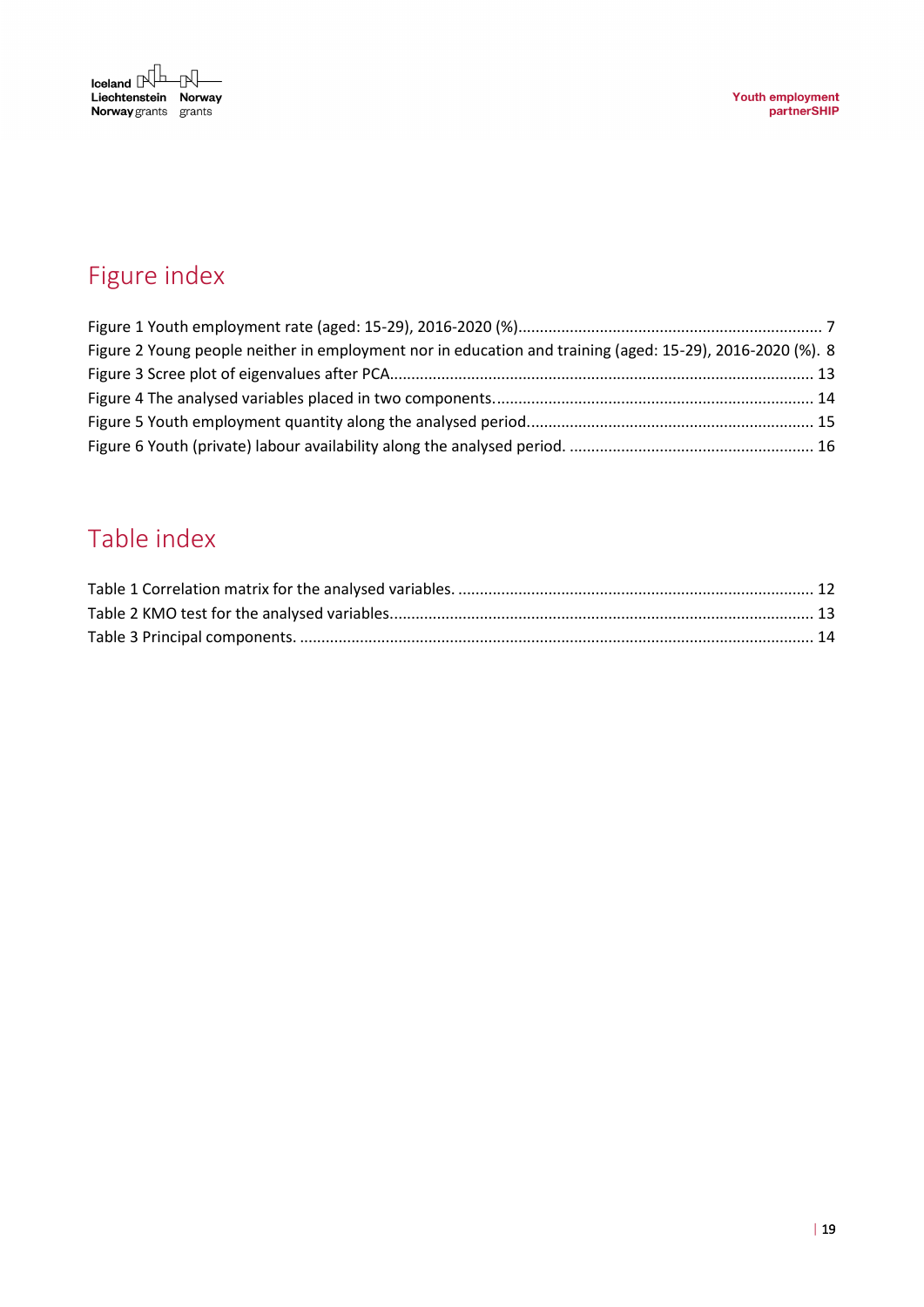

# <span id="page-19-0"></span>Appendix

*Figure 7 Youth self-employment rate (aged: 15-29), 2016-2020 (%).*



*Source: Eurostat, Youth self-employment by sex, age and educational attainment level [yth\_empl\_040], Youth employment by sex, age and educational attainment level [yth\_empl\_010].*



*Figure 8 Young temporary employees (aged: 15-29), 2016-2020 (%).*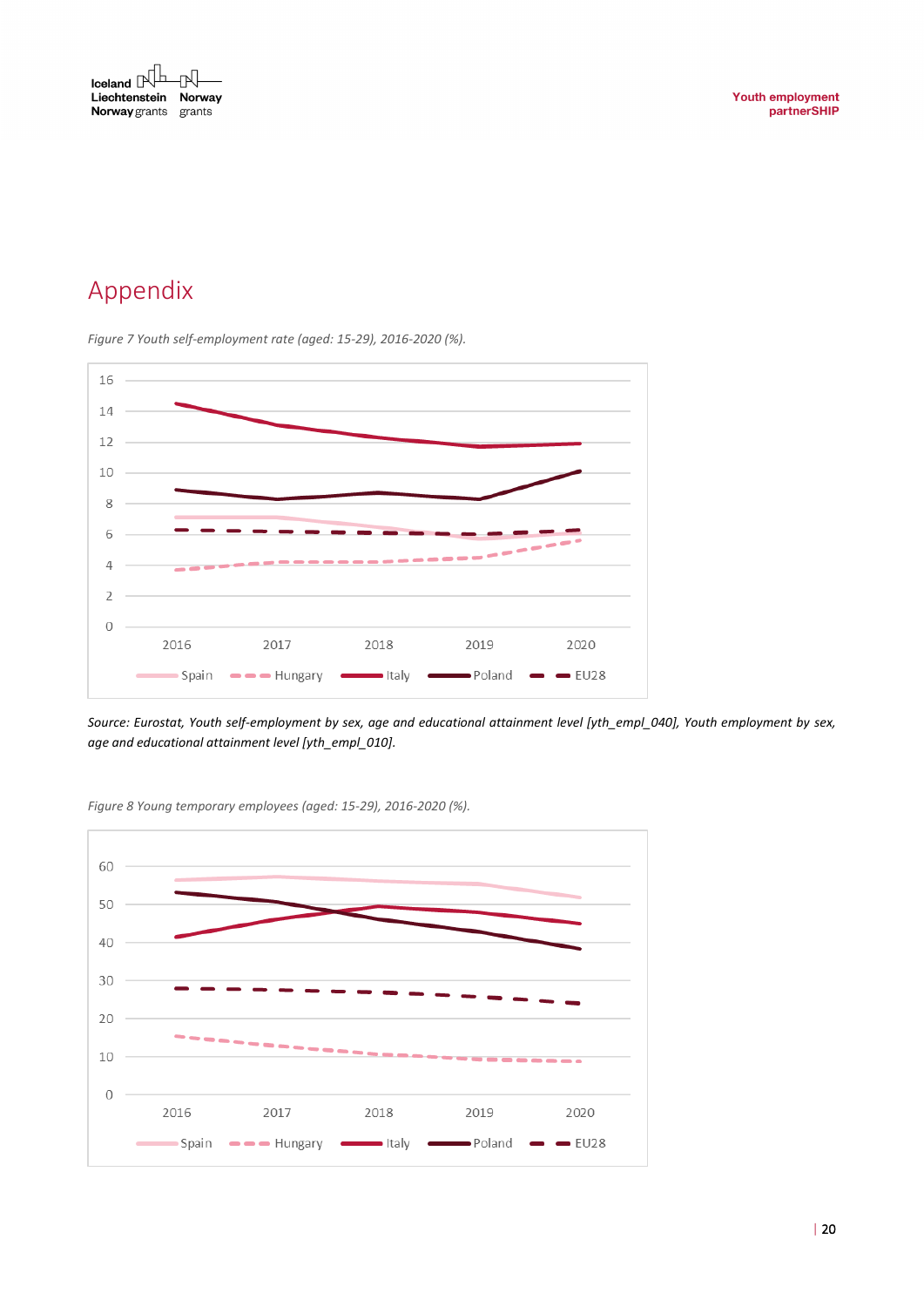



*Figure 9 Part-time employment for young people (aged: 15-29), 2016-2020 (%).*

*Source: Eurostat, Part-time employment as percentage of the total employment for young people by sex, age and country of birth [yth\_empl\_060].*



*Figure 10 Involuntary part-time employment for young people (aged: 15-29), 2016-2020 (%).*

*Source: Eurostat, Involuntary part-time employment as percentage of the total part-time employment for young people by sex and age [yth\_empl\_080].*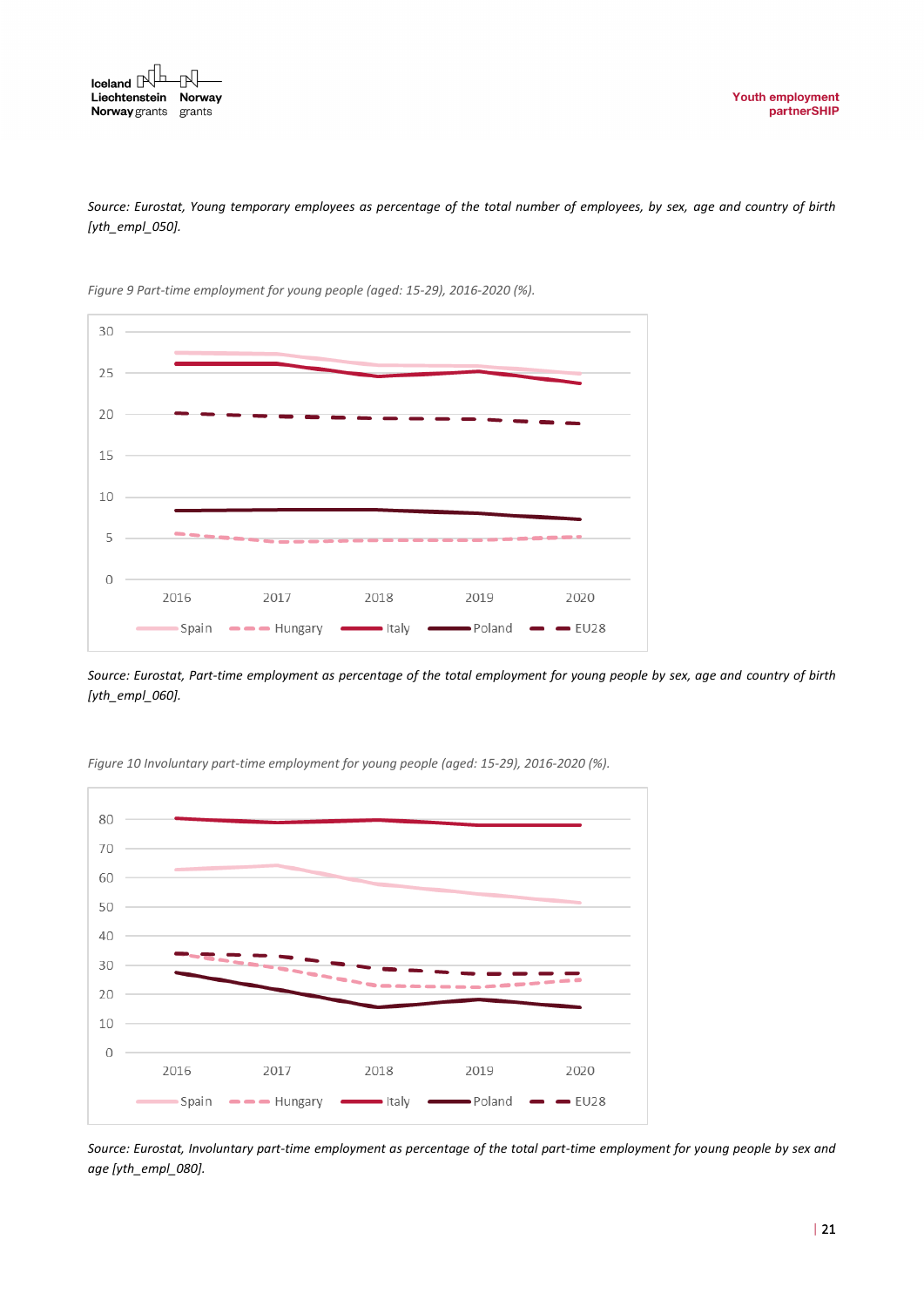

*Figure 11 Youth unemployment rate (aged: 15-29), 2016-2020 (%).*

*Source: Eurostat, Youth unemployment rate by sex, age and country of birth [yth\_empl\_100].*



*Figure 12 Youth long-term unemployment rate (aged: 15-29), 2016-2020 (%).*

*Source: Eurostat, Youth long-term unemployment rate (12 months or longer) by sex and age [yth\_empl\_120].*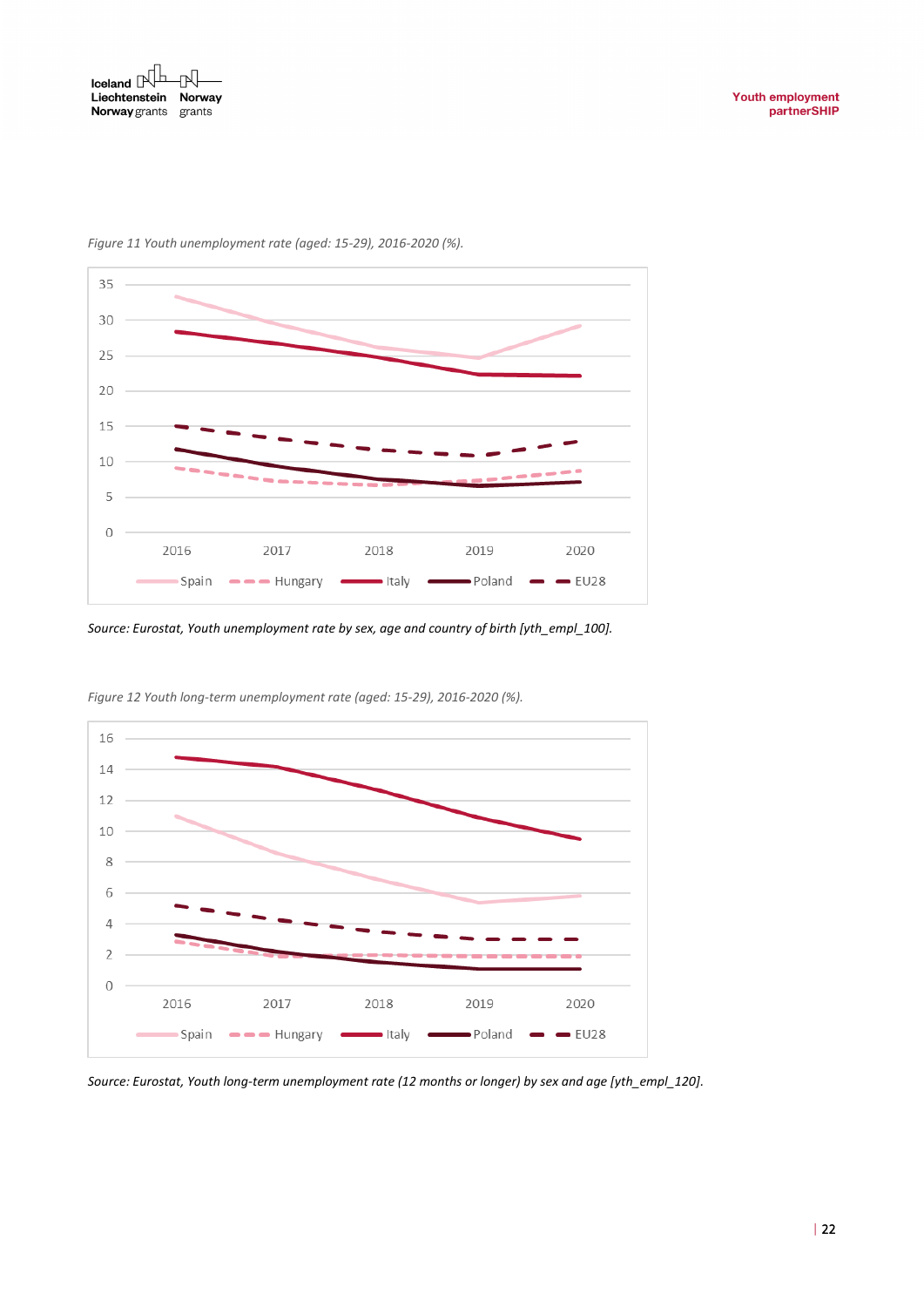

*Table 4 Principal components for all components.*

| Variable         | Label                                  | Comp1     | Comp <sub>2</sub> | Comp3     | Comp4     | Comp5     | Comp6     | Comp7     | Comp8     |
|------------------|----------------------------------------|-----------|-------------------|-----------|-----------|-----------|-----------|-----------|-----------|
| yth_empl_020     | Youth employment rate                  | $-0.3859$ | 0.1208            | 0.2353    | 0.4099    | 0.2812    | 0.1946    | 0.0342    | 0.7035    |
| yth_empl_040_010 | Youth self-employment rate             | 0.2775    | $-0.3097$         | 0.7689    | 0.0565    | $-0.3256$ | 0.2482    | 0.2526    | $-0.0355$ |
| yth_empl_050     | Young temporary employees rate         | 0.2534    | 0.6995            | 0.4614    | $-0.1462$ | 0.3084    | $-0.3195$ | $-0.0922$ | $-0.0806$ |
| yth_empl_060     | Part-time employment rate              | 0.3776    | 0.2950            | $-0.1511$ | $-0.1372$ | $-0.2332$ | 0.6410    | $-0.4612$ | 0.2252    |
| yth_empl_080     | Involuntary part-time employment rate  | 0.3880    | $-0.1197$         | $-0.1844$ | $-0.2783$ | 0.5814    | 0.2814    | 0.5403    | 0.1207    |
| yth_empl_100     | Youth unemployment rate                | 0.3658    | 0.3074            | $-0.2856$ | 0.3887    | $-0.4460$ | $-0.2535$ | 0.4658    | 0.2427    |
| yth_empl_120     | Youth long-term unemployment rate      | 0.3861    | $-0.1838$         | $-0.0394$ | 0.7162    | 0.3578    | 0.0240    | $-0.2938$ | $-0.2962$ |
| yth_empl_150     | Young people neither in employment nor | 0.3659    | $-0.4130$         | 0.0241    | $-0.2169$ | 0.0225    | $-0.4935$ | $-0.3443$ | 0.5342    |
|                  | in education and training (NEET rates) |           |                   |           |           |           |           |           |           |

*Source: own calculation based on Eurostat data.*